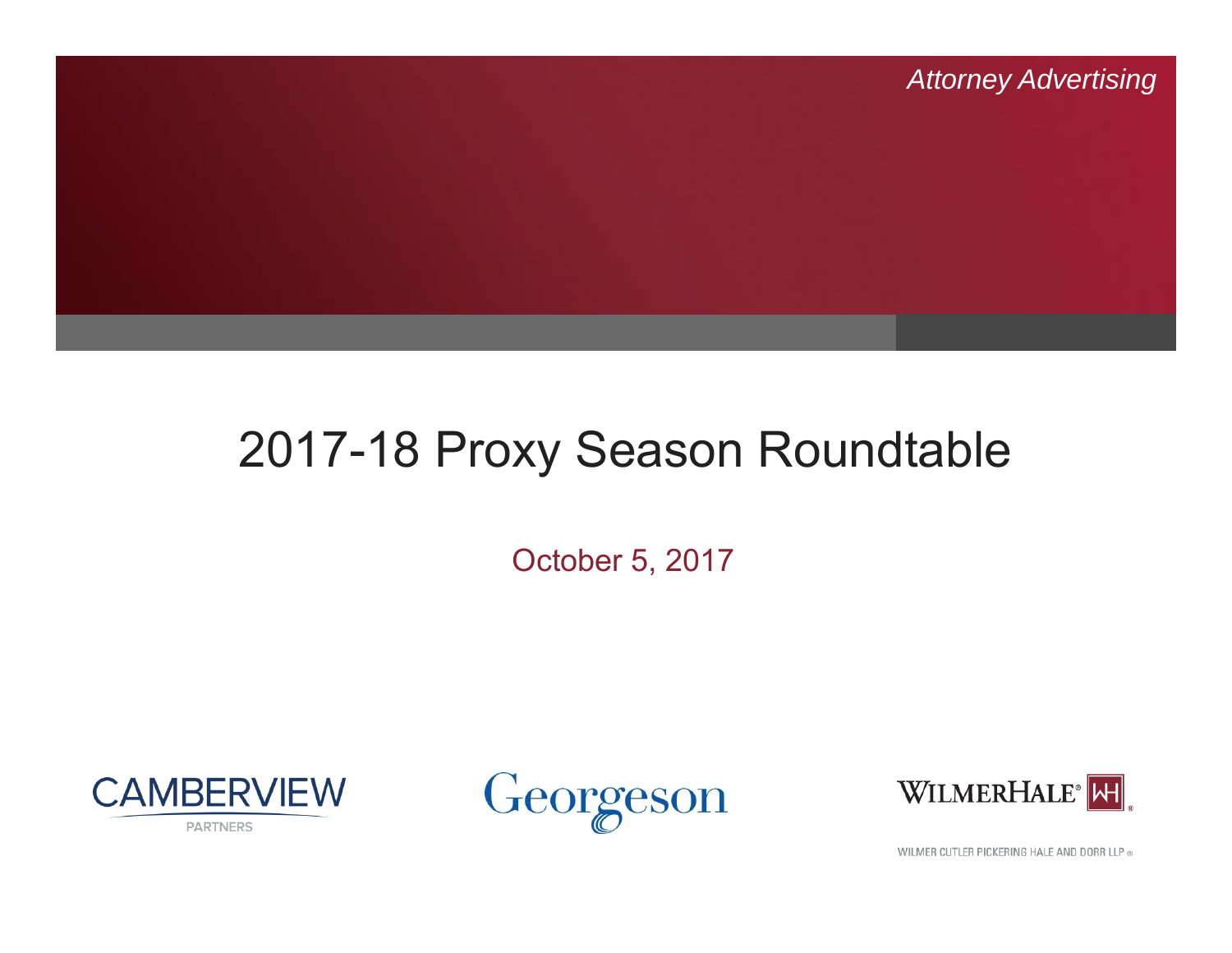#### Webinar Guidelines

- •Participants are in listen-only mode
- $\bullet$  Submit questions via the Q&A box on the bottom right panel
- •Questions will be answered as time permits
- •Offering 1.5 CLE credit in California and New York\*
- •WebEx customer support: +1 888 447 1119, press 2

*WilmerHale has been accredited by the New York State and California State Continuing Legal Education Boards as a provider of continuing legal education. This program is being planned with the intention to offer CLE credit in California and non-transitional CLE credit in New York. This program, therefore, is being planned with the intention to offer CLE credit for experienced New York attorneys only. Attendees of this program may be able to claim England & Wales CPD* for this program. WilmerHale is not an accredited provider of Virginia CLE, but we will apply for Virginia CLE credit if *requested. The type and amount of credit awarded will be determined solely by the Virginia CLE Board. Attendees requesting CLE credit must attend the entire program.*



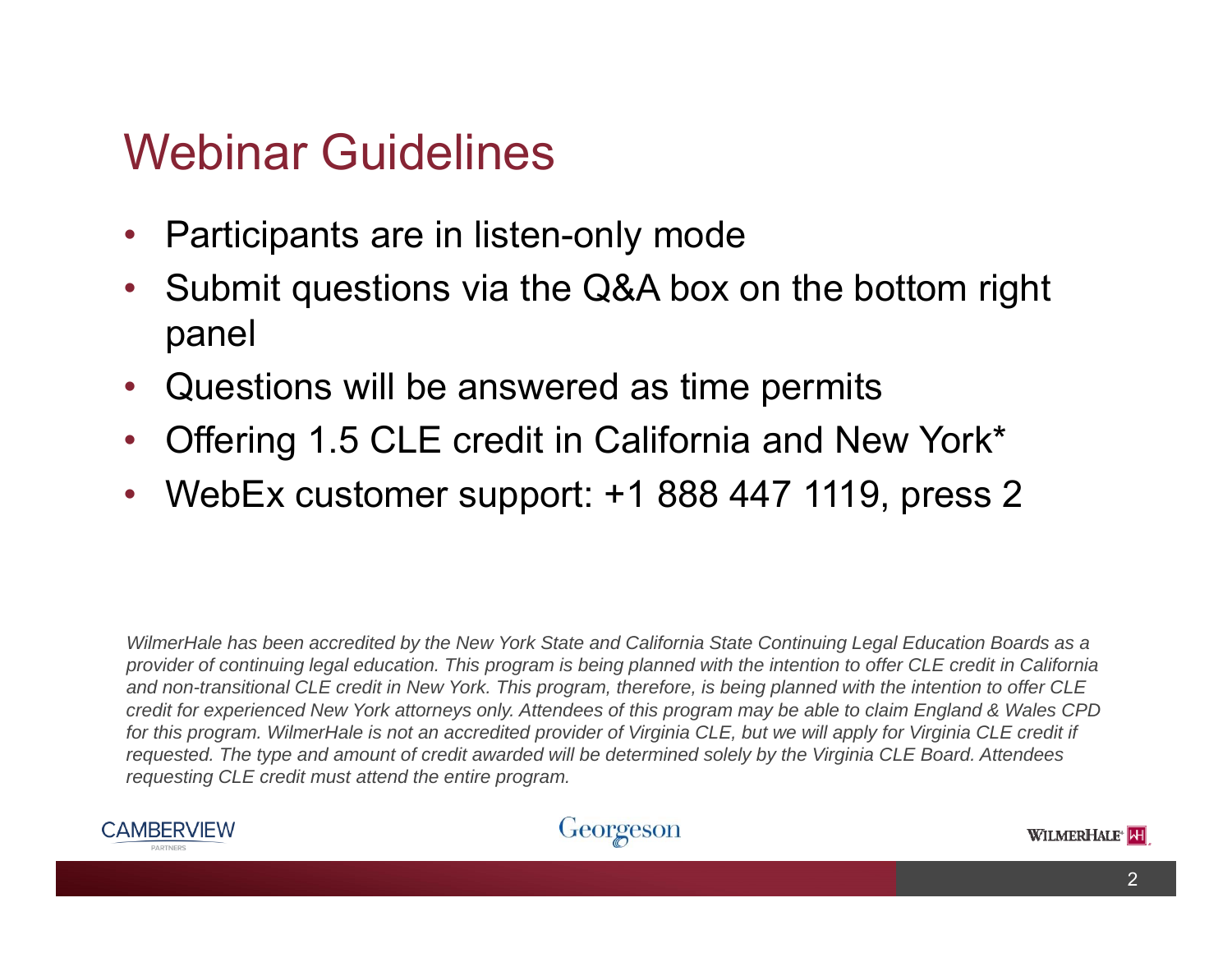#### Speakers



**Krystle Garboury Berrini** PartnerCamberView Partners



**Lillian Brown**Partner**WilmerHale** 



**Rebecca Chang** Counsel **WilmerHale** 



**Meredith CrossPartner WilmerHale** 



**William Fiske**Senior Managing Director Georgeson



**Anne Meyer** Senior Managing Director Georgeson



**Knute SalhusPartner WilmerHale** 



**Jonathan Wolfman**Partner**WilmerHale** 



**Jennifer Zepralka** Partner**WilmerHale** 





WILMERHALE<sup>®</sup>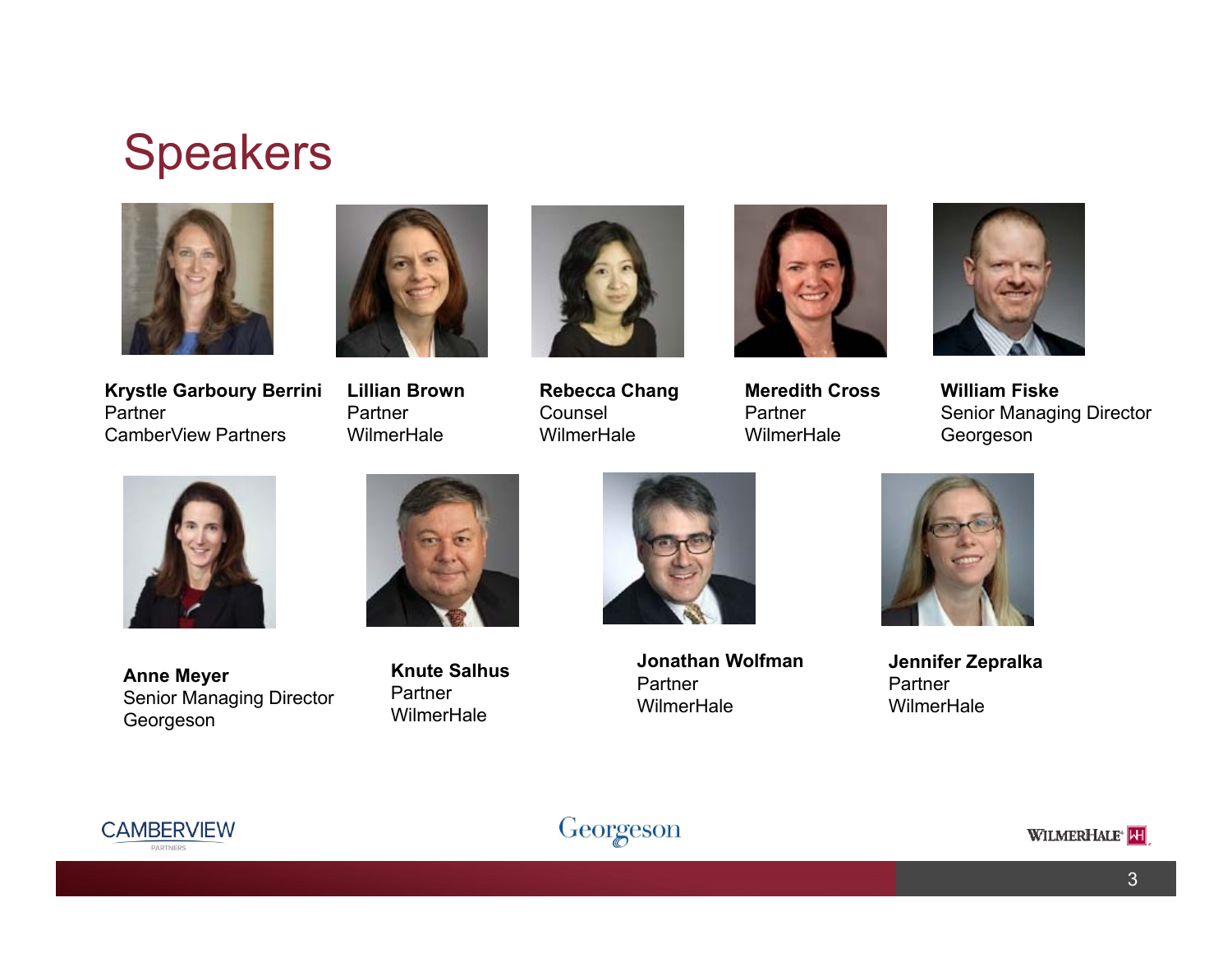#### Agenda

- $\mathcal{L}_{\mathcal{A}}$ 2017 Proxy Season Review
- $\mathcal{L}_{\mathcal{A}}$ Disclosure Developments
- $\mathcal{L}_{\mathcal{A}}$  Panel Discussion: Key Themes and Trends
	- $\mathbb{R}^n$ The New Investor Landscape
	- e<br>V Director Diversity and Qualifications
	- e<br>V Environmental and Social Issues
	- e<br>V Effective Shareholder Engagement
- $\mathcal{L}_{\mathcal{A}}$ Other Governance Developments
- $\mathbb{R}^n$ Key Takeaways/Action Items





4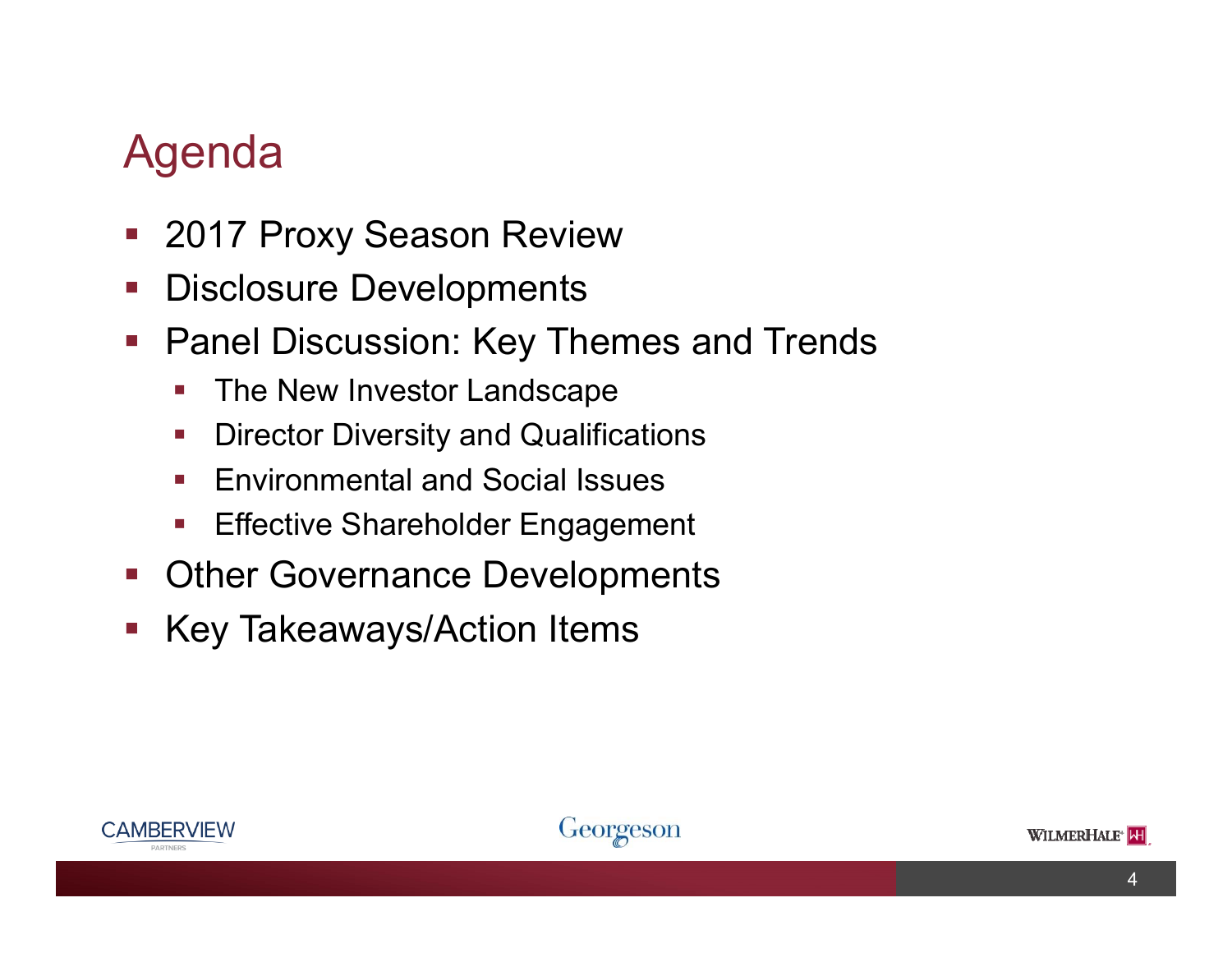

#### 2017 Proxy Season Review

William P. FiskeSenior Managing Director Georgeson LLC







WILMER CUTLER PICKERING HALE AND DORR LLP ®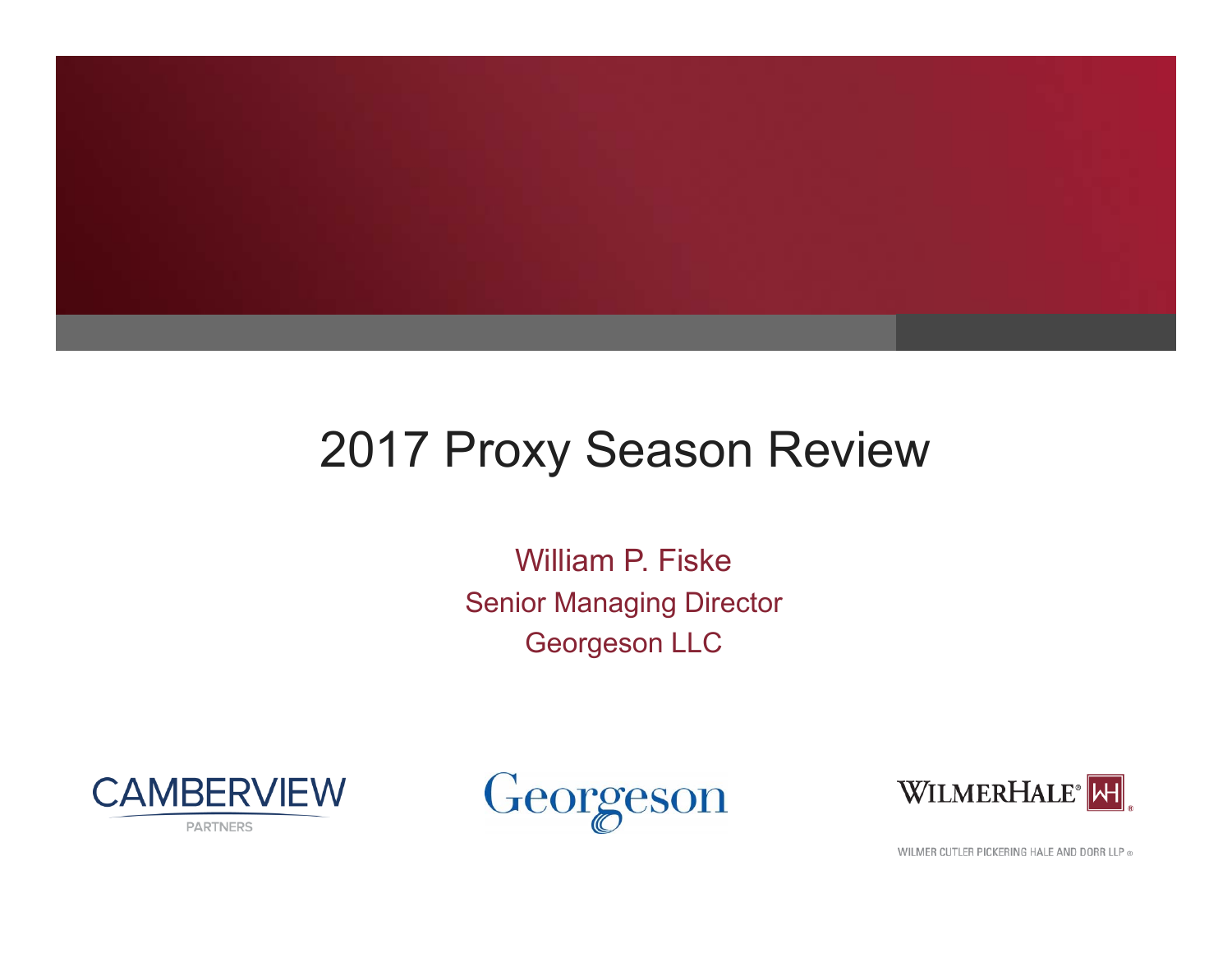#### Overview: Shareholder Proposals in 2017



144201 112 87273**Estimated # of Proposals Submitted in 2017** $\blacksquare$  Environmental/Sustainability  $\blacksquare$  Social **Proxy Access Political Activity** ■ All Other

WILMERHALE<sup>®</sup>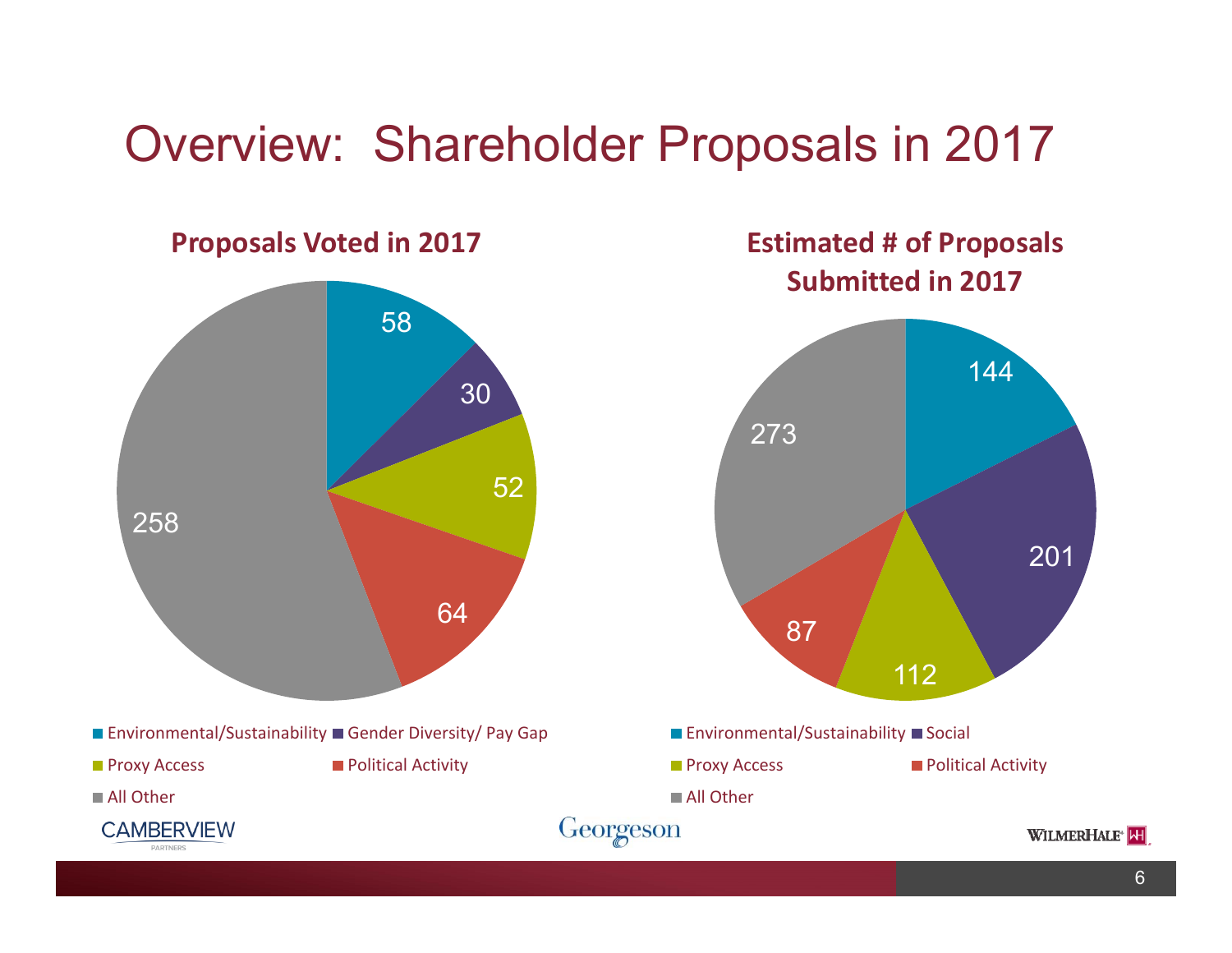#### Decline in Traditional Governance Proposals

- Shareholder proposals on traditional governance issues (destagger the board, adopt majority voting, eliminate supermajority voting rights, adopt special meeting rights, etc.) continue downward trend
	- Most large companies have already adopted these practices
	- Small caps are also adopting certain features, especially majority voting
- **Heightened focus on independent chair proposals** 
	- Average support remained high but none passed
	- Most shareholders are okay with an alternative structure of a strong, independent lead director





7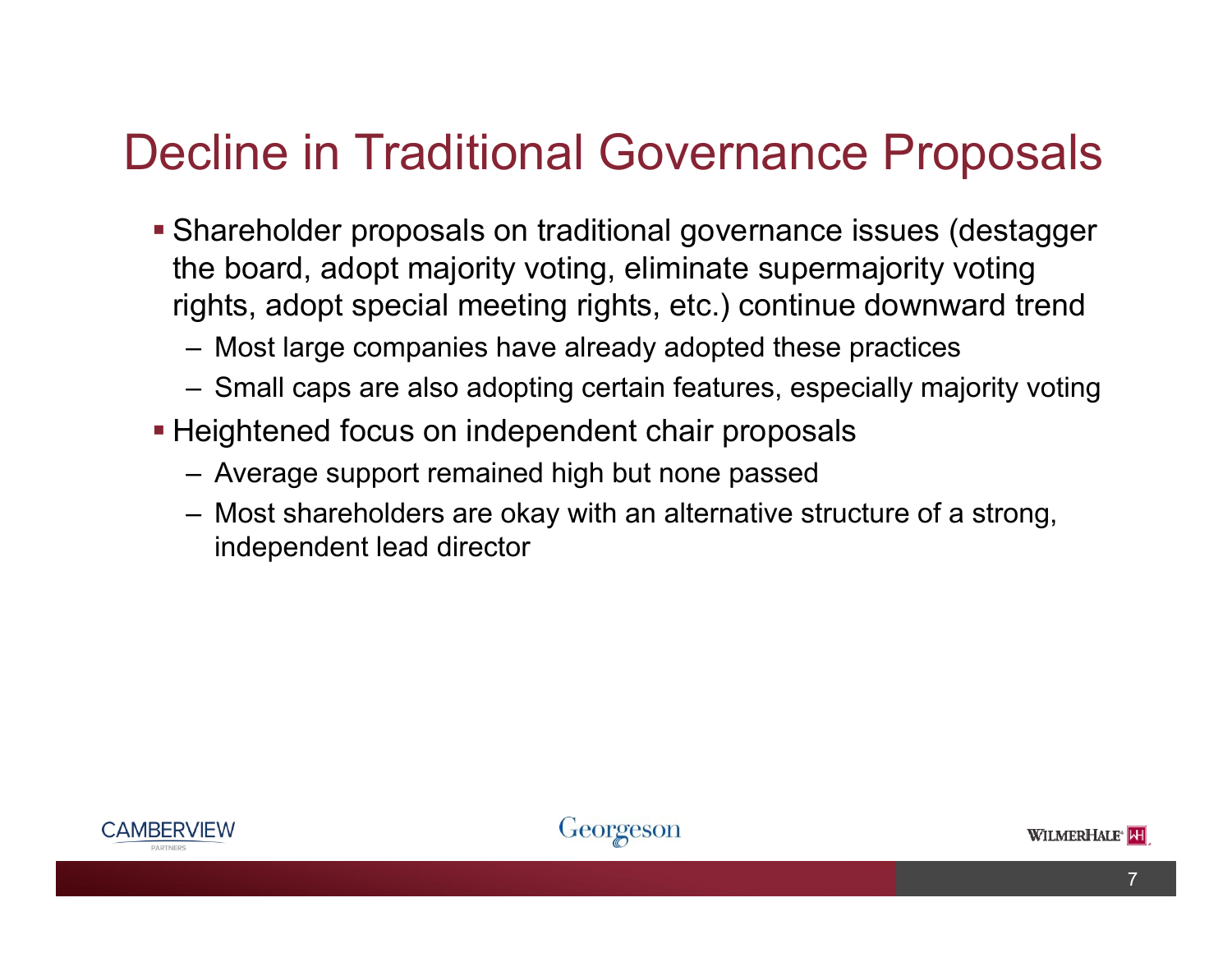#### Governance Shareholder Proposals (Russell 3000)



WILMERHALE<sup>®</sup>



**CAMBERVIEW** 

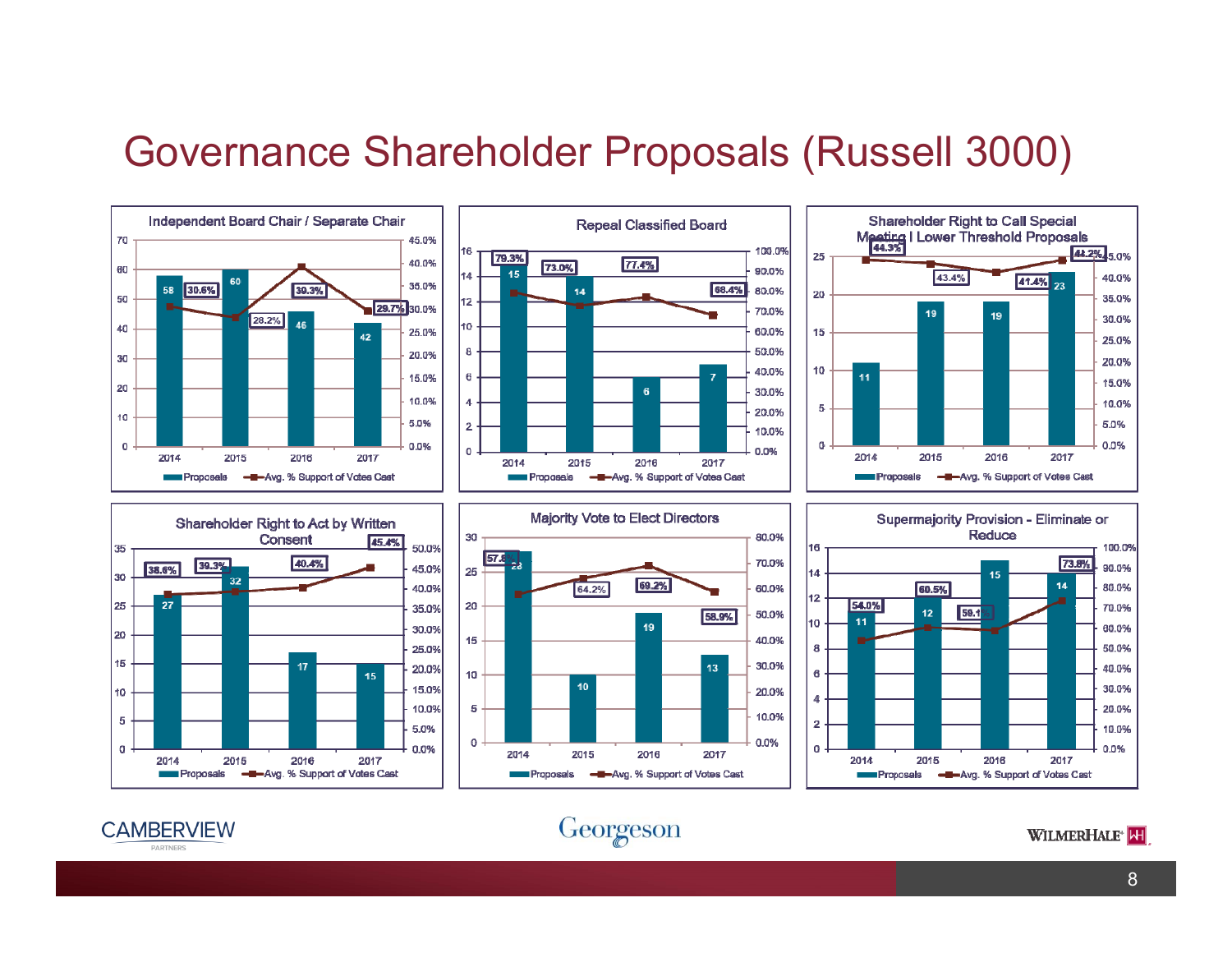#### Director Elections

- Average support for directors was very high in 2017
	- Russell 3000 95.8% votes cast; S&P 500 96.9% votes cast





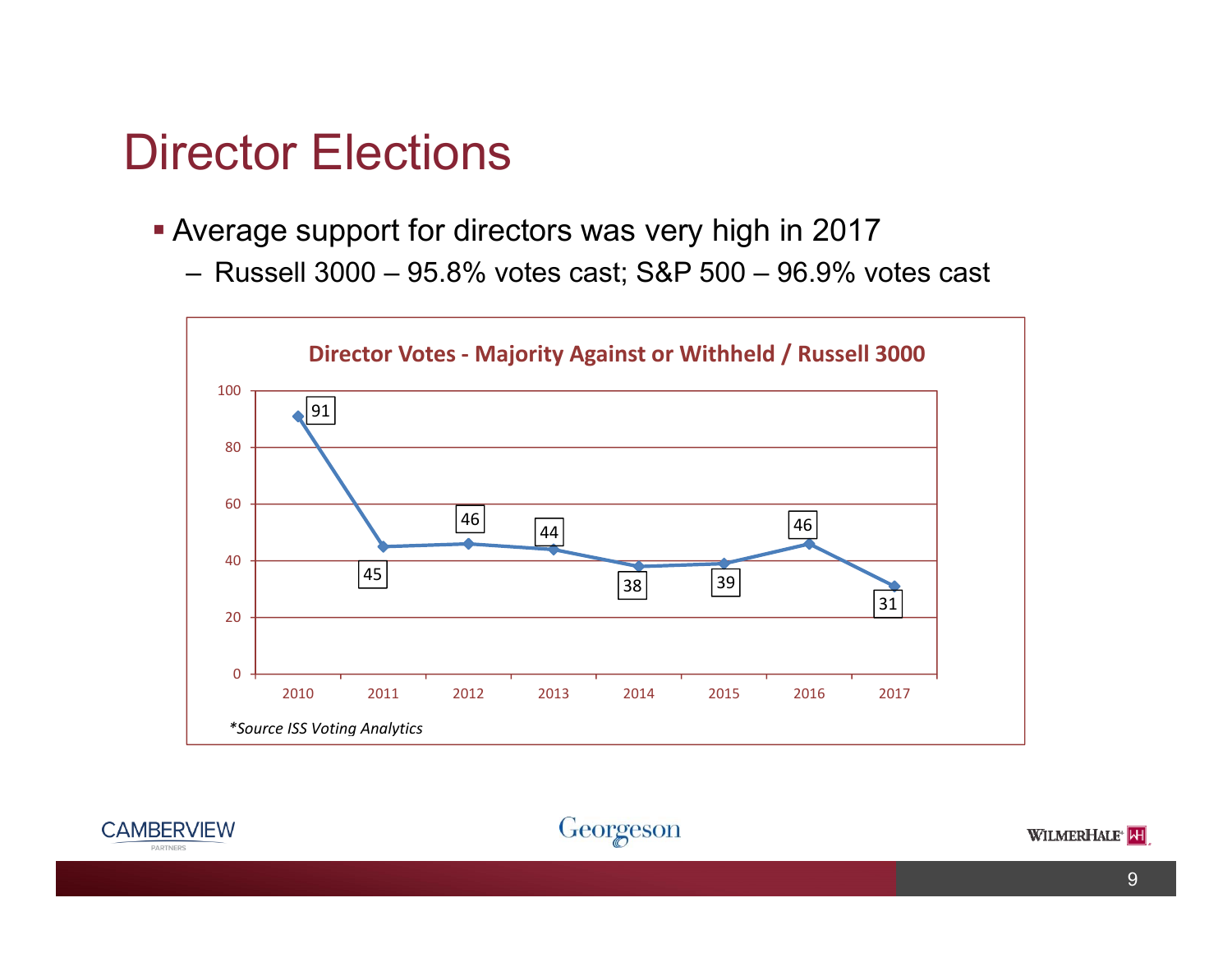# Say-on-Pay

- Results remain strong
	- Failure rate for 2017 say-on-pay proposals hit all time low of 1.3%
- However, since 2011 more than 2,000 companies have either received negative ISS recommendations or less than 70% support
	- Approximately 12-14% of companies run into problems every year with negative ISS recommendations
	- Engagement works!
	- $-$  Companies with negative ISS recommendations that achieved > 70%  $\,$ support have increased each of last three years
- Frequency votes strongly in favor of annual 91% average vote
	- 2017 88% of boards recommended annual votes
	- 2011 53% of boards recommended annual votes



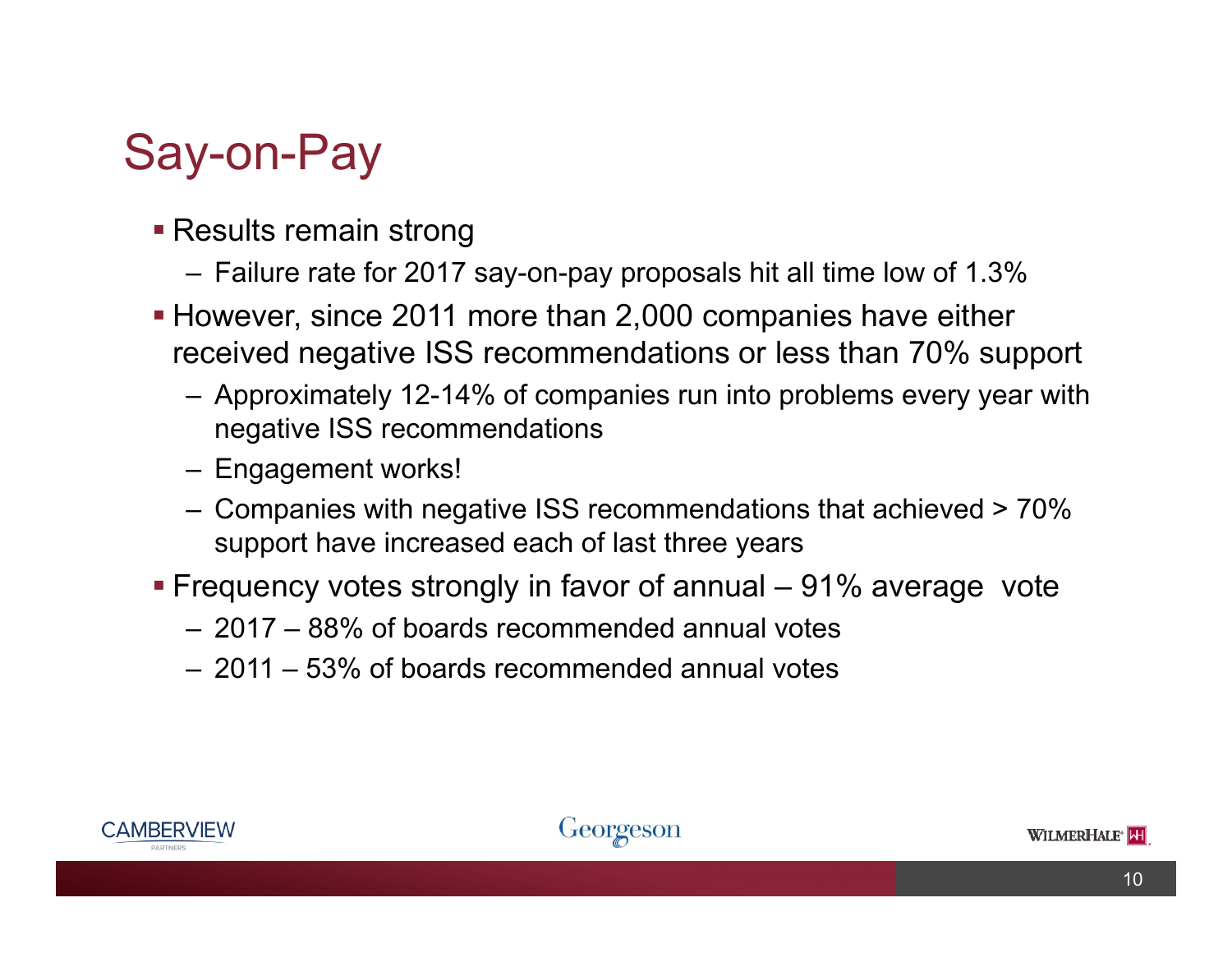#### Say-on-Pay Proposals



11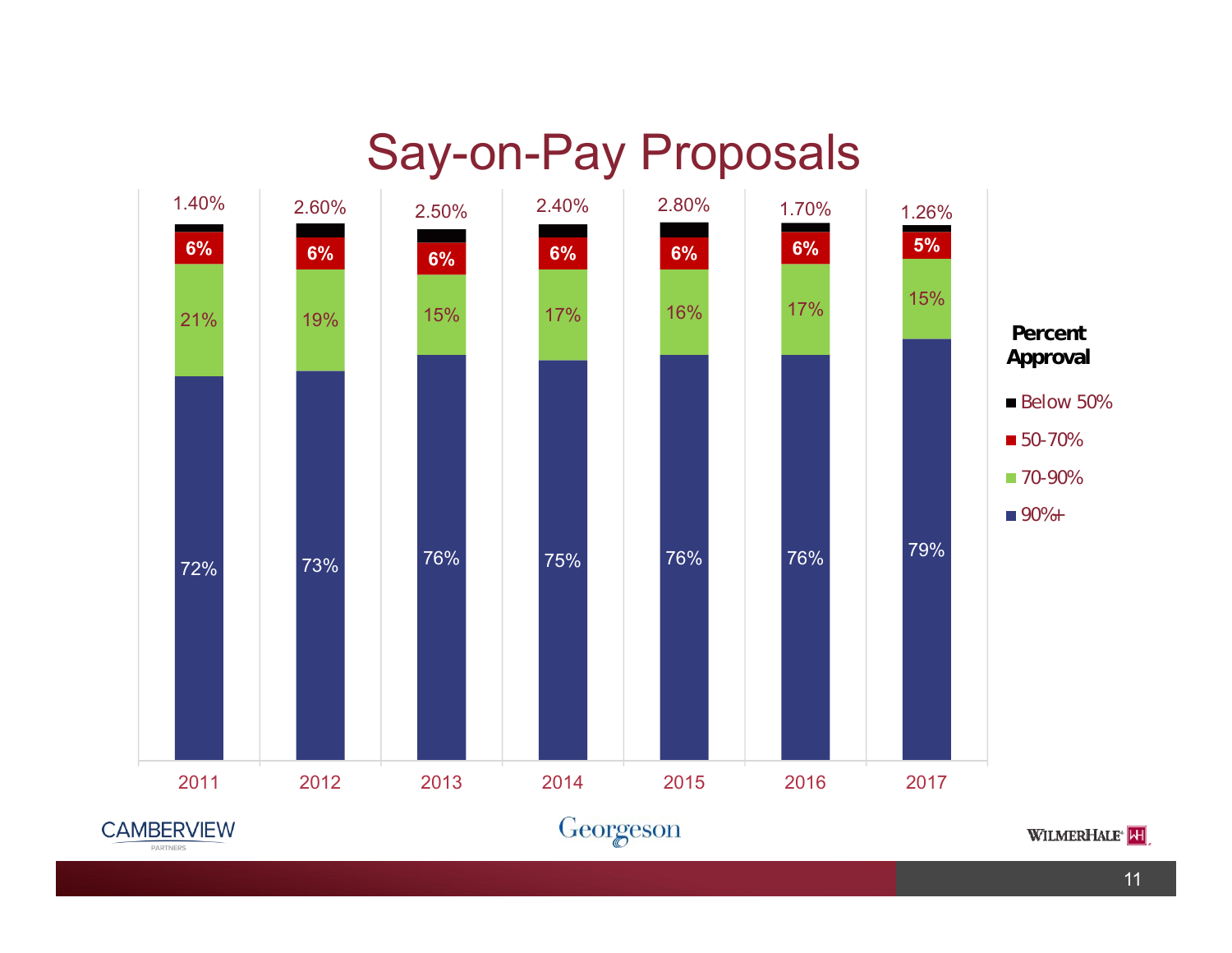#### Reasons for Problematic SOP Outcomes

- 1.Pay magnitude
- 2.TSR
- 3.Compensation Committee responsiveness
- 4.Discretionary or "one-off" awards
- 5. Incentive program design (poor mix of time/performance based awards, subjective/discretionary components, etc.)
- 6. Performance metric selection/disclosure (lack of)
- 7.Performance goal rigor
- 8.Aspirational peer group
- 9.Employment agreements (tax gross ups, single triggers)
- 10. Leadership transition issues



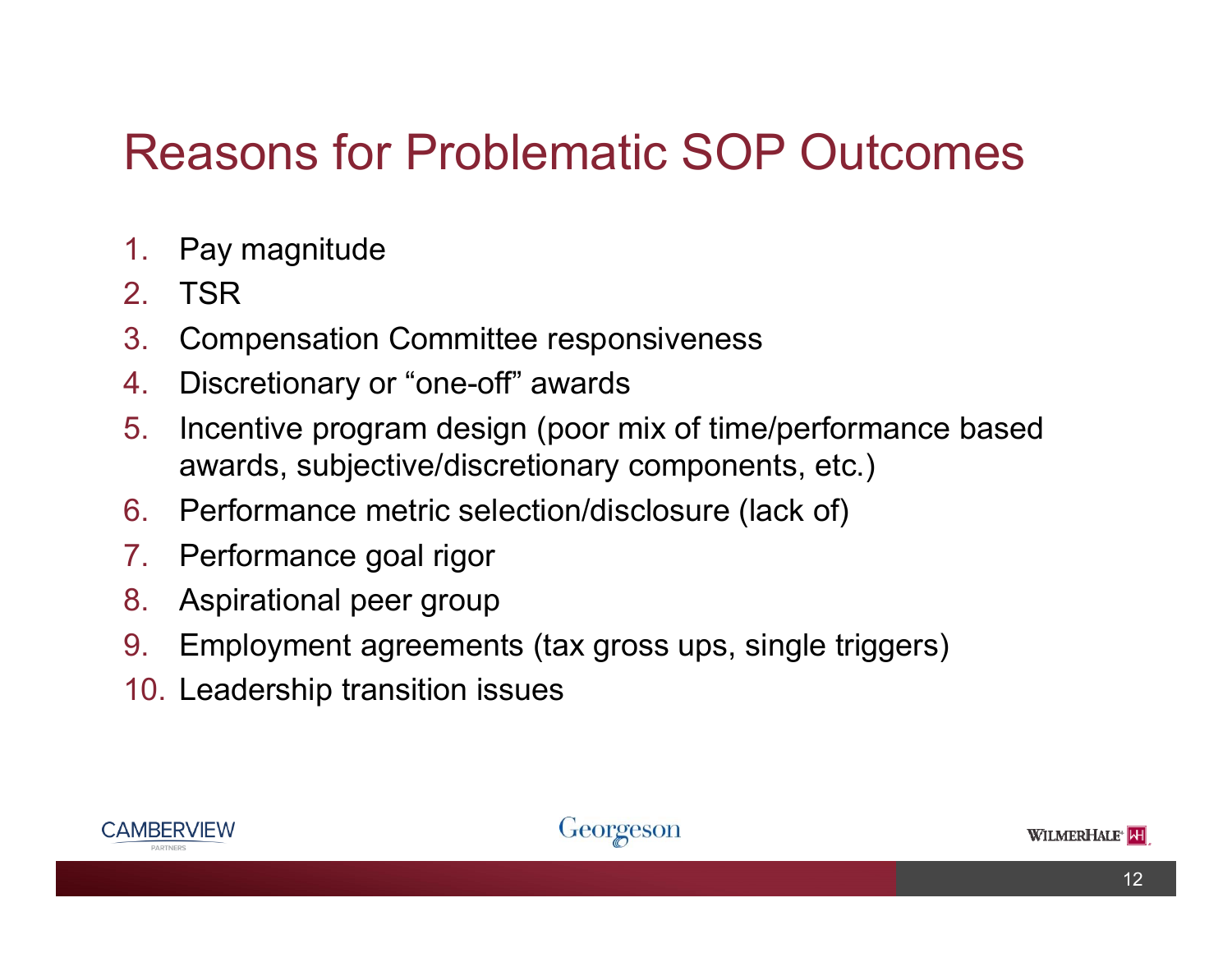

#### Disclosure Developments

Lily Brown, WilmerHale Rebecca Chang, WilmerHale







WILMER CUTLER PICKERING HALE AND DORR LLP ®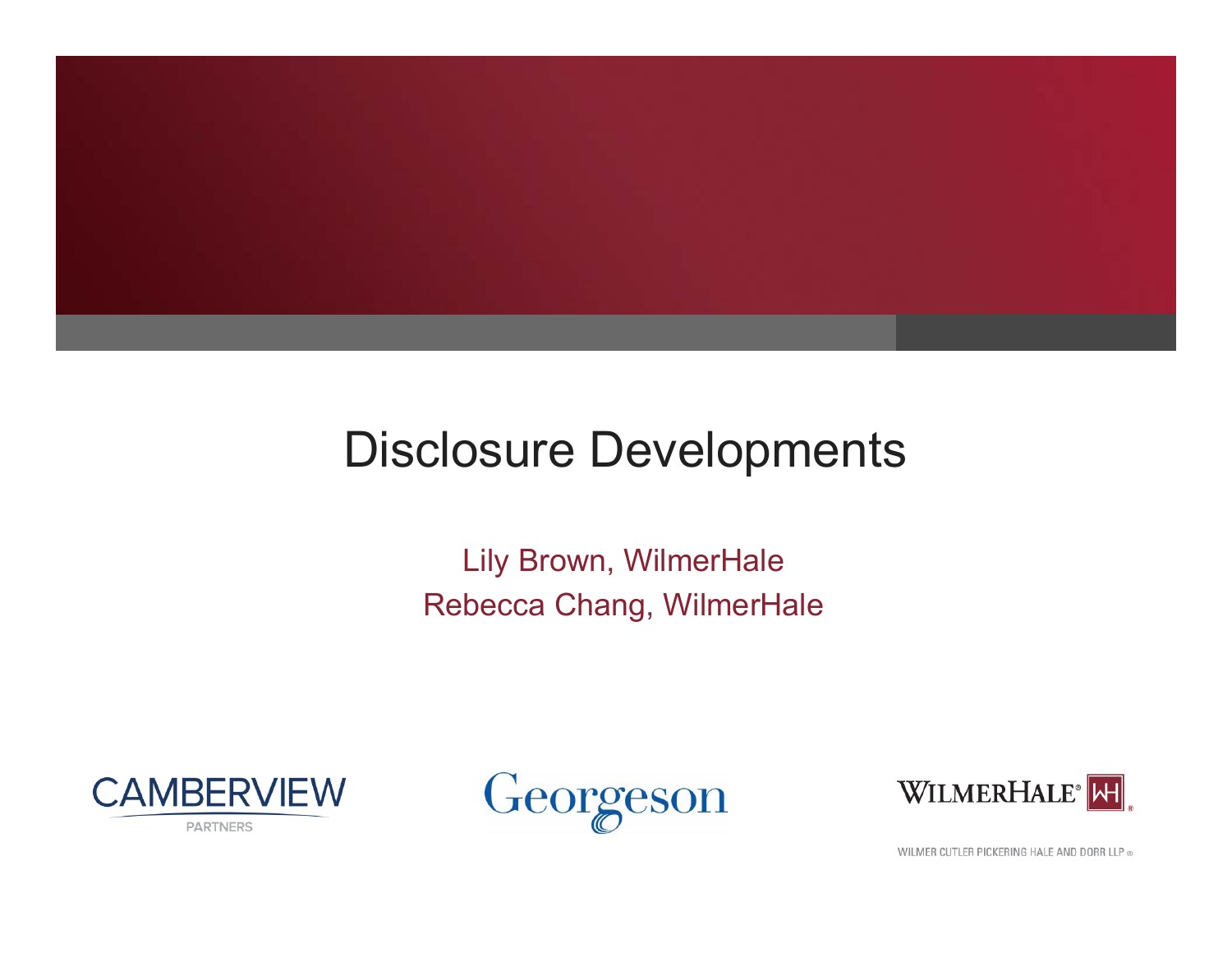# 2017 Form 10-K

What's New

- EGC cover page checkboxes
- Hyperlinked exhibits
- **Impending adoption of new revenue recognition standard**

#### Other Focus Areas

- MD&A: Known trends and uncertainties
	- Supreme Court review of *Leidos, Inc. v. Indiana Public Retirement System*
- Cybersecurity
- Brexit and Trump risk factors one year later
- Non-GAAP financial measures
- Disclosure Effectiveness Initiative



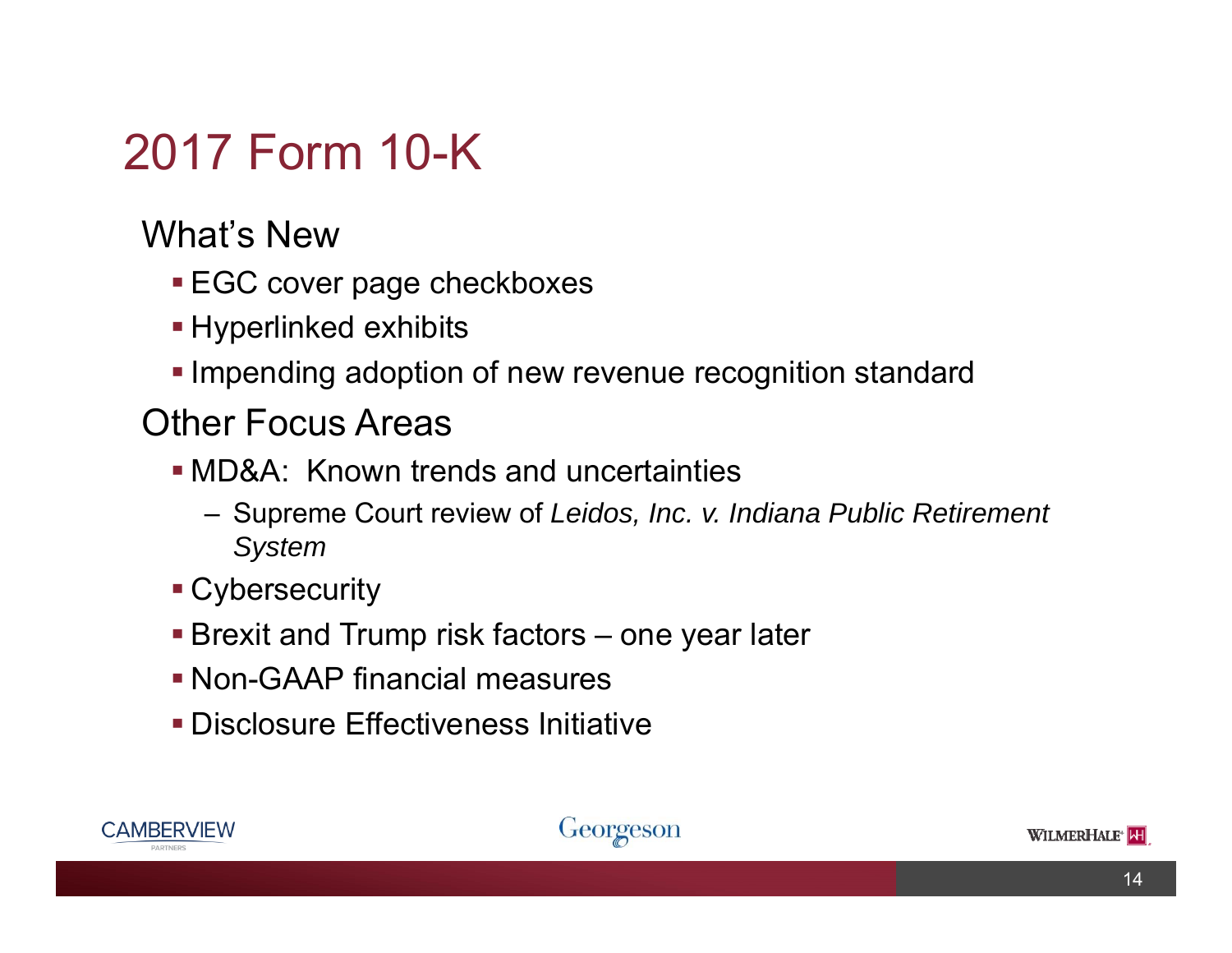# Proxy Statement for 2018 Annual Meeting

#### What's New

Pay ratio disclosure

#### Other Focus Areas

- Enhanced audit committee disclosures
- Continued enforcement interest in perquisites and related person transactions
- Evolution of proxy materials into an effective means of shareholder communication

#### Delayed

 Dodd-Frank compensation mandates other than pay ratio (clawbacks, pay-vs-performance, hedging) on regulatory back burner, but investors will continue to push for voluntary actio n



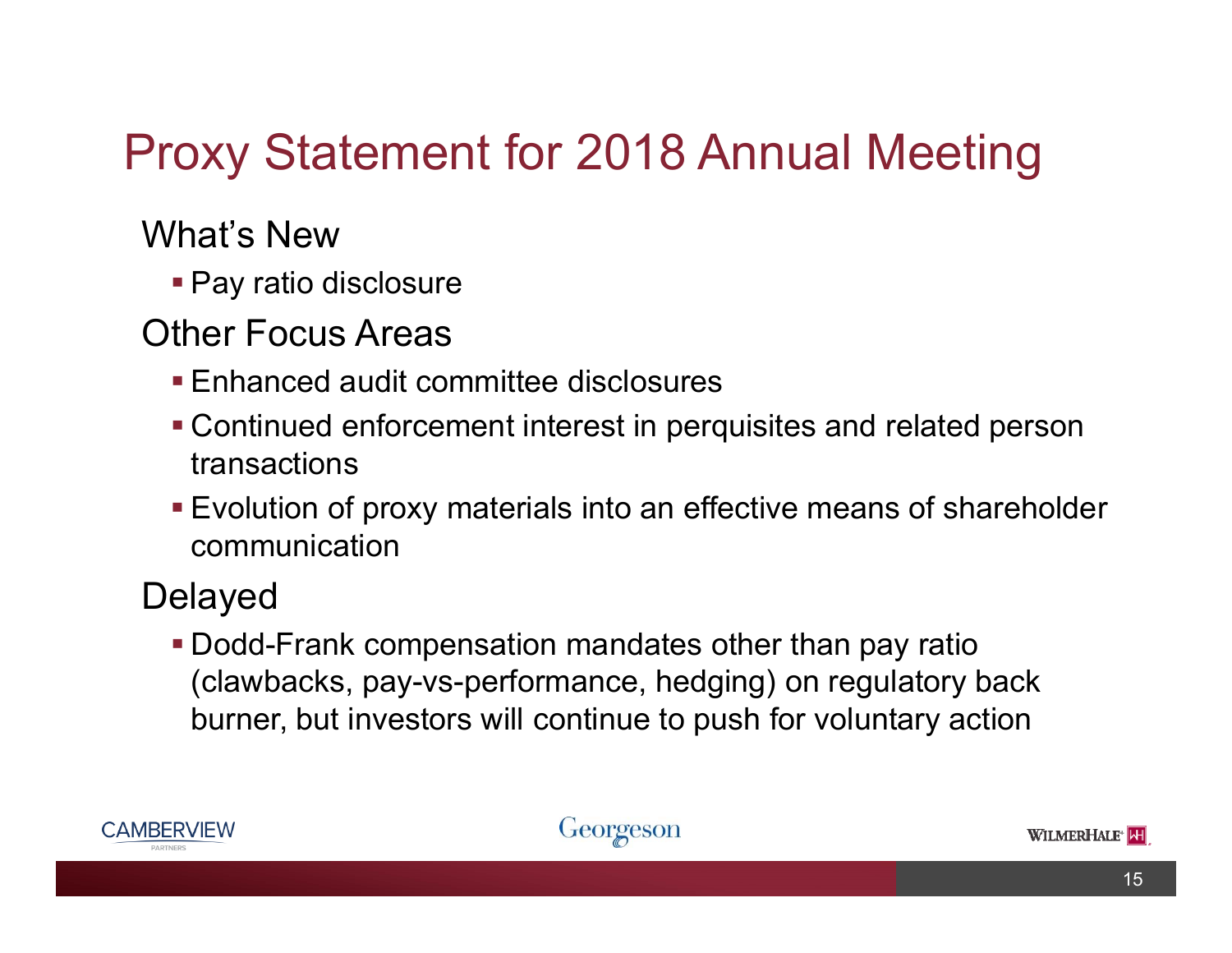### Pay Ratio Disclosure

- Proxy statements for 2018 annual meetings must generally include pay ratio disclosure based on 2017 compensation
	- Does not apply to EGCs, SRCs, FPIs
	- While the possibility of Congressional action to repeal or postpone remains, based on the new guidance provided by the SEC and SEC staff on September 21, 2017, it is likely the new disclosure will be required
- New Regulation S-K Item 402(u) requires disclosure of:
	- Median of the annual total compensation of all employees of the company, other than the CEO
	- Annual total compensation of the CEO
	- Ratio of these two amounts
	- Brief description of methodology and material assumptions, adjustments and estimates, including use of exceptions



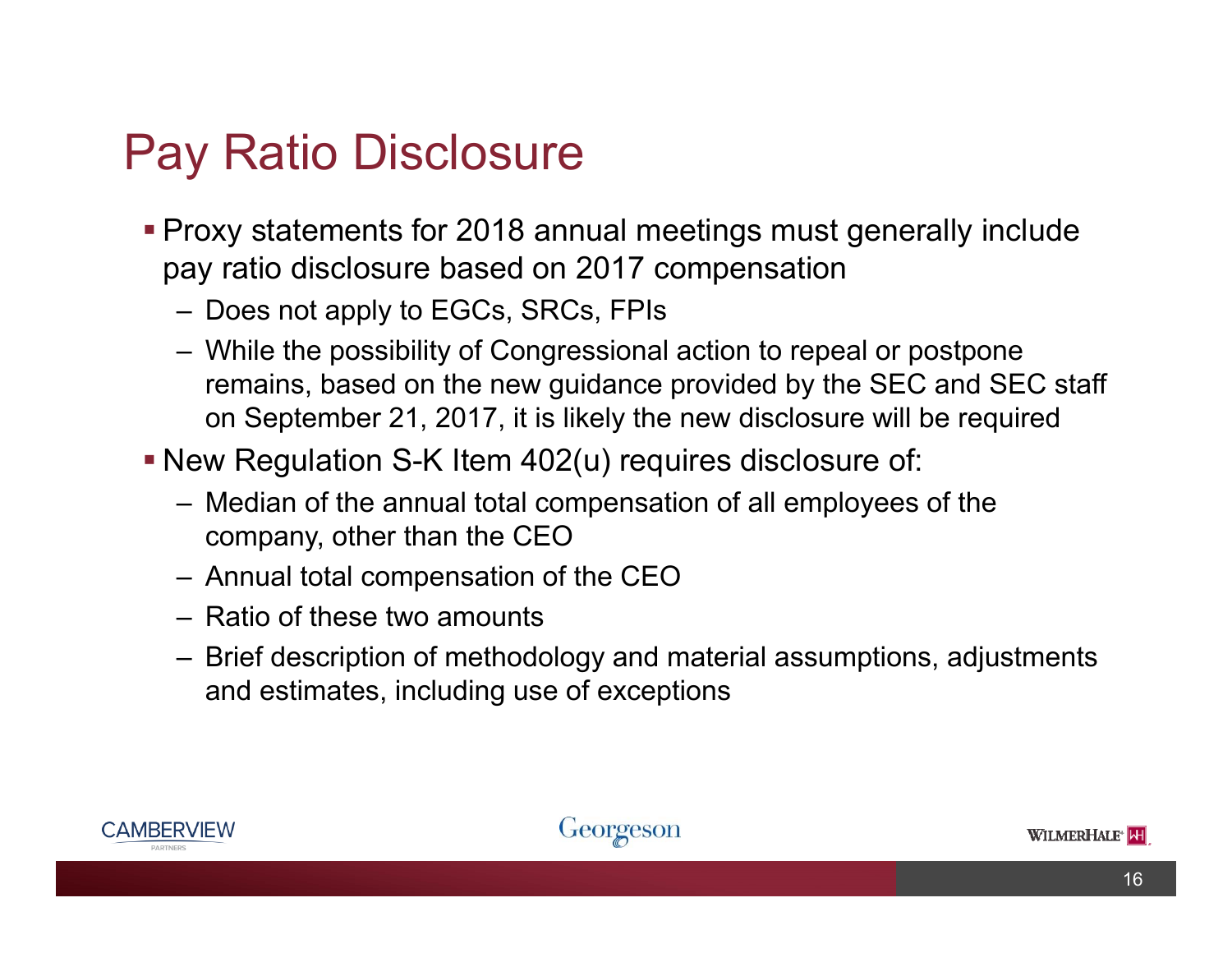### Pay Ratio ─ Overview of Key Steps

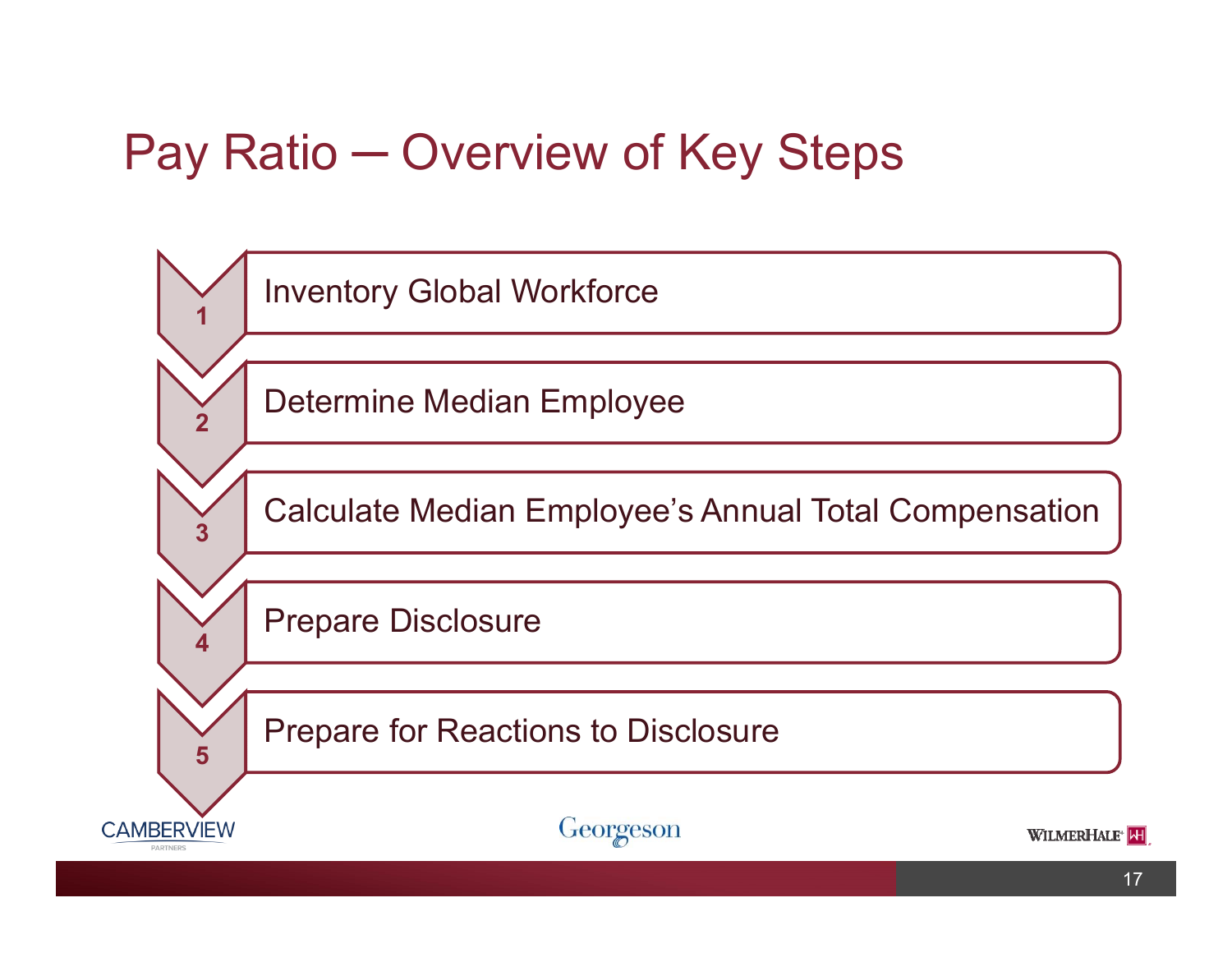# Audit Committee Disclosures

Trend to add enhanced voluntary disclosure continues

| <b>Disclosure Topic</b>                                                          | 2017 | 2016 | 2012  |
|----------------------------------------------------------------------------------|------|------|-------|
| Directly responsible for appointment,<br>compensation and oversight of auditor   | 87%  | 81%  | 45%   |
| Selection of the auditor is in the best<br>interests of the company/stockholders | 73%  | 72%  | 3%    |
| Involved in the selection of the lead<br>audit partner                           | 75%  | 69%  | $1\%$ |
| Responsible for audit fee negotiations                                           | 32%  | 27%  | $0\%$ |
| Length of the auditor's tenure                                                   | 67%  | 65%  | 27%   |
| Periodically considers if auditor should<br>be rotated                           | 60%  | 55%  | 3%    |

 Carpenters union has been active on this issue as part of their auditor independence project



#### Georgeson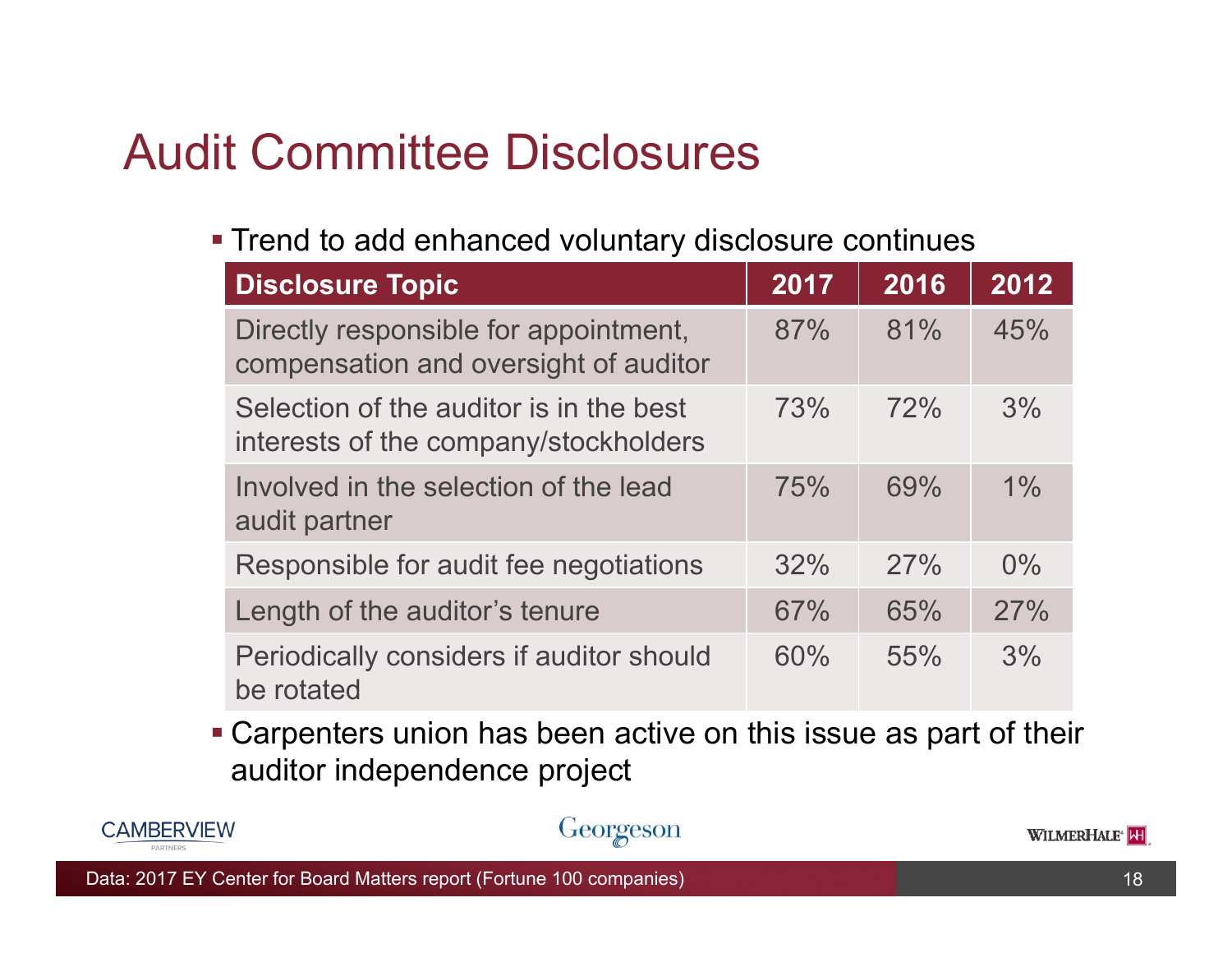#### Capital Markets Developments

- Normal settlement cycle is now T+2
- Revised SEC staff guidance on omission of financial statements from draft registration statements
- New non-public review process for certain registration statements that do not qualify for confidential submission under the JOBS Act
	- IPOs by non-EGCs
	- Follow-up offerings by companies public less than 12 months
- Financial statement waivers
	- Recent statements from SEC Chair Clayton and Division of Corporation Finance Chief Accountant suggest openness to requests for waivers under Rule 3-13 of Regulation S-X
	- Such waivers are also specifically mentioned in the Division's summer announcement regarding draft registration statements



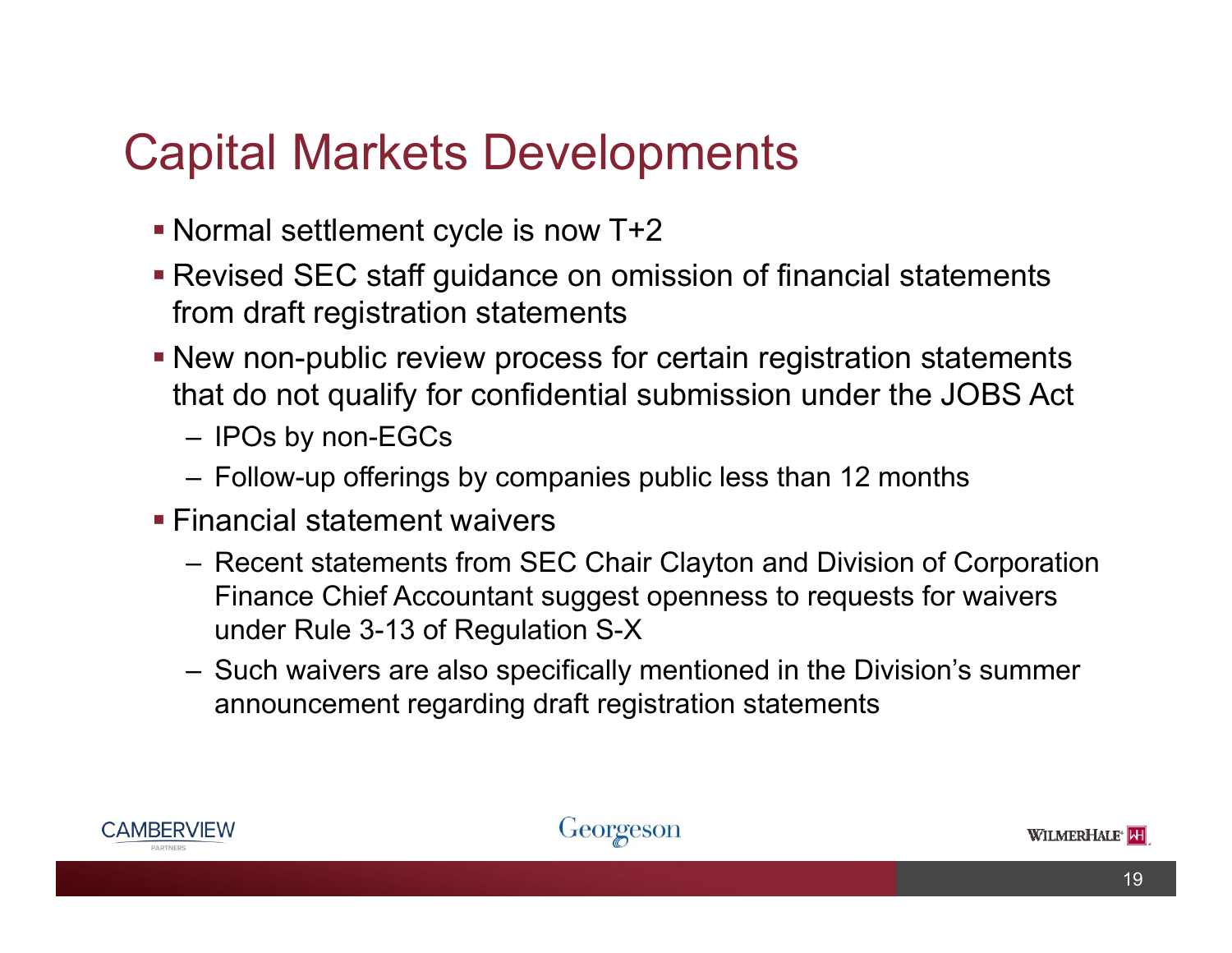

### Key Themes and Trends

Krystal Gaboury Berrini, CamberView Partners Meredith Cross, WilmerHale Anne Meyer, Georgeson Jennifer Zepralka, WilmerHale







WILMER CUTLER PICKERING HALE AND DORR LLP ®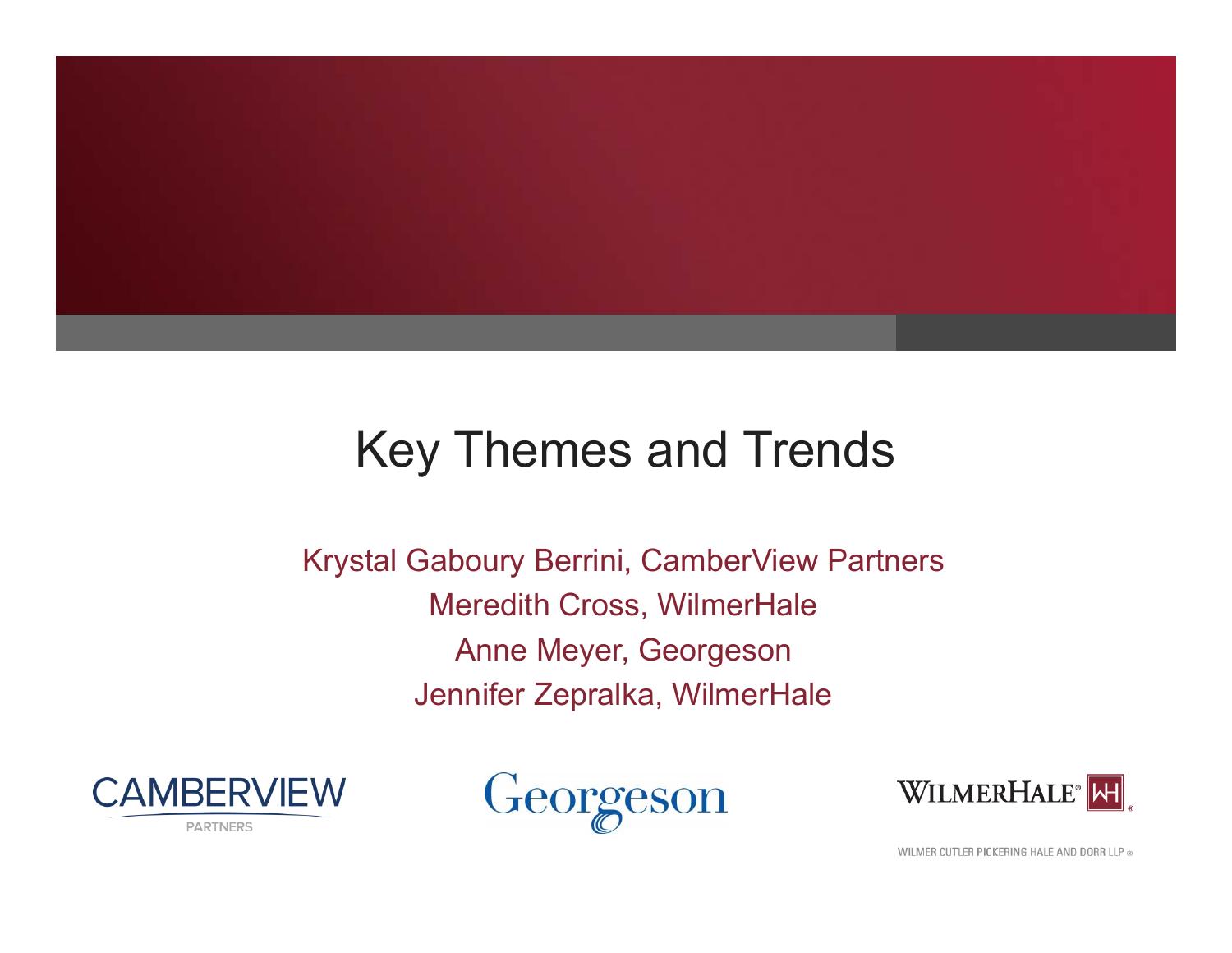### The New Investor Landscape

*Ownership of US companies is increasingly concentrated in passive and index funds*

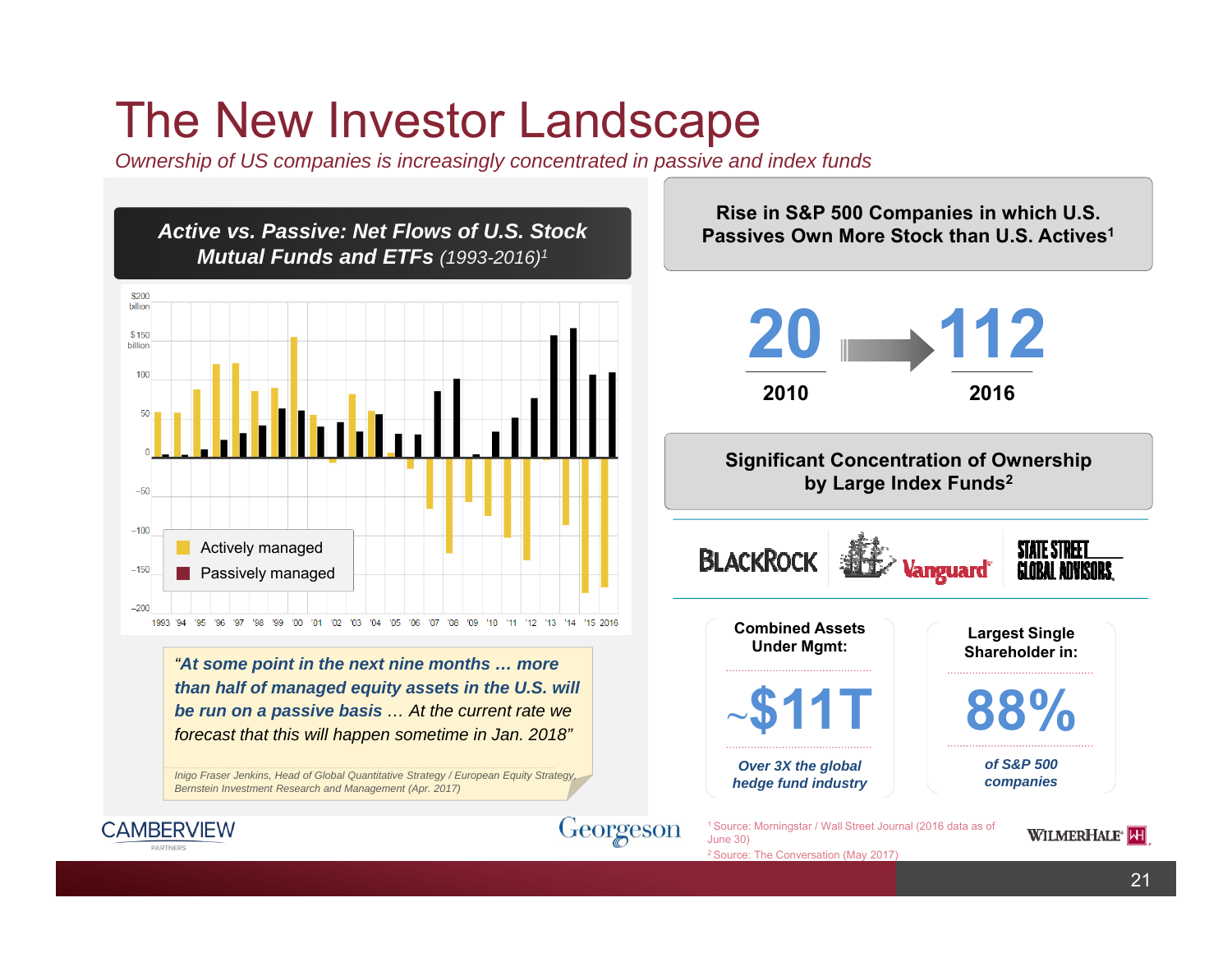#### Governance Teams are Growing More Assertive

**Investors are increasingly vocal on governance, diversity, pay and sustainability** 





**CAMBERVIEW**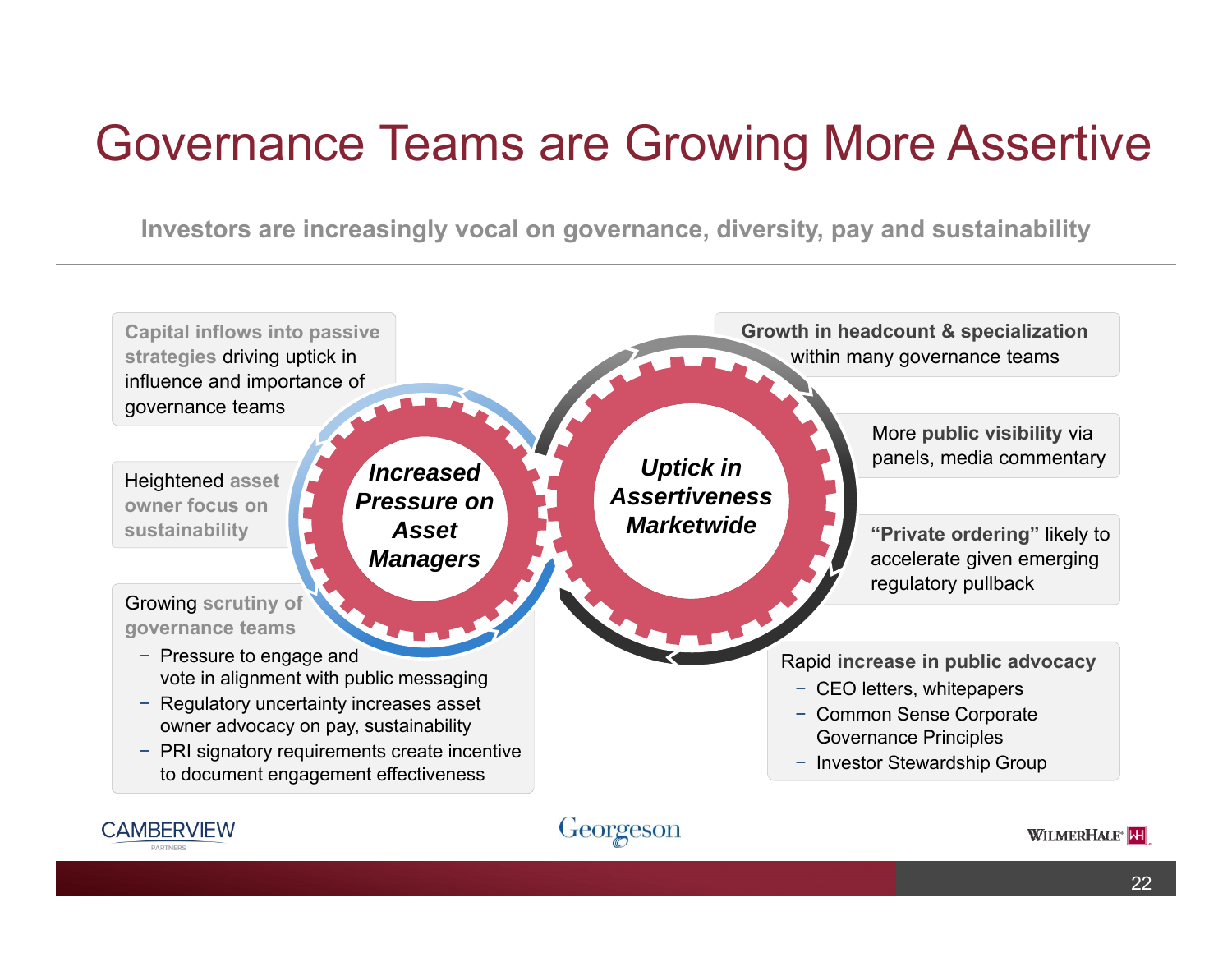### Large Index Funds: In Their Own Words

- **Vanguard**: "You can expect us to speak out when we detect threats to our shareholders' economic interests. For example, you will see us address traditional governance issues such as misaligned executive compensation packages, unequal shareholder voting rights, and ineffective boards. Increasingly, you will also see us take more public positions on select governance topics such as climate risk disclosure and gender diversity on boards."
- **Blackrock**: "As a significant number of our clients invest through indexbased strategies, engagement is an important mechanism to provide feedback or signal concerns about factors affecting long-term performance, absent the option to sell."
- **SSGA**: "We are encouraged by a growing focus on the long term by our clients and other industry stakeholders in a world filled with shortterm pressures. Moreover, we were pleased to help lead key industry initiatives to codify best governance and stewardship practices for the long term."





WILMERHALE<sup>®</sup>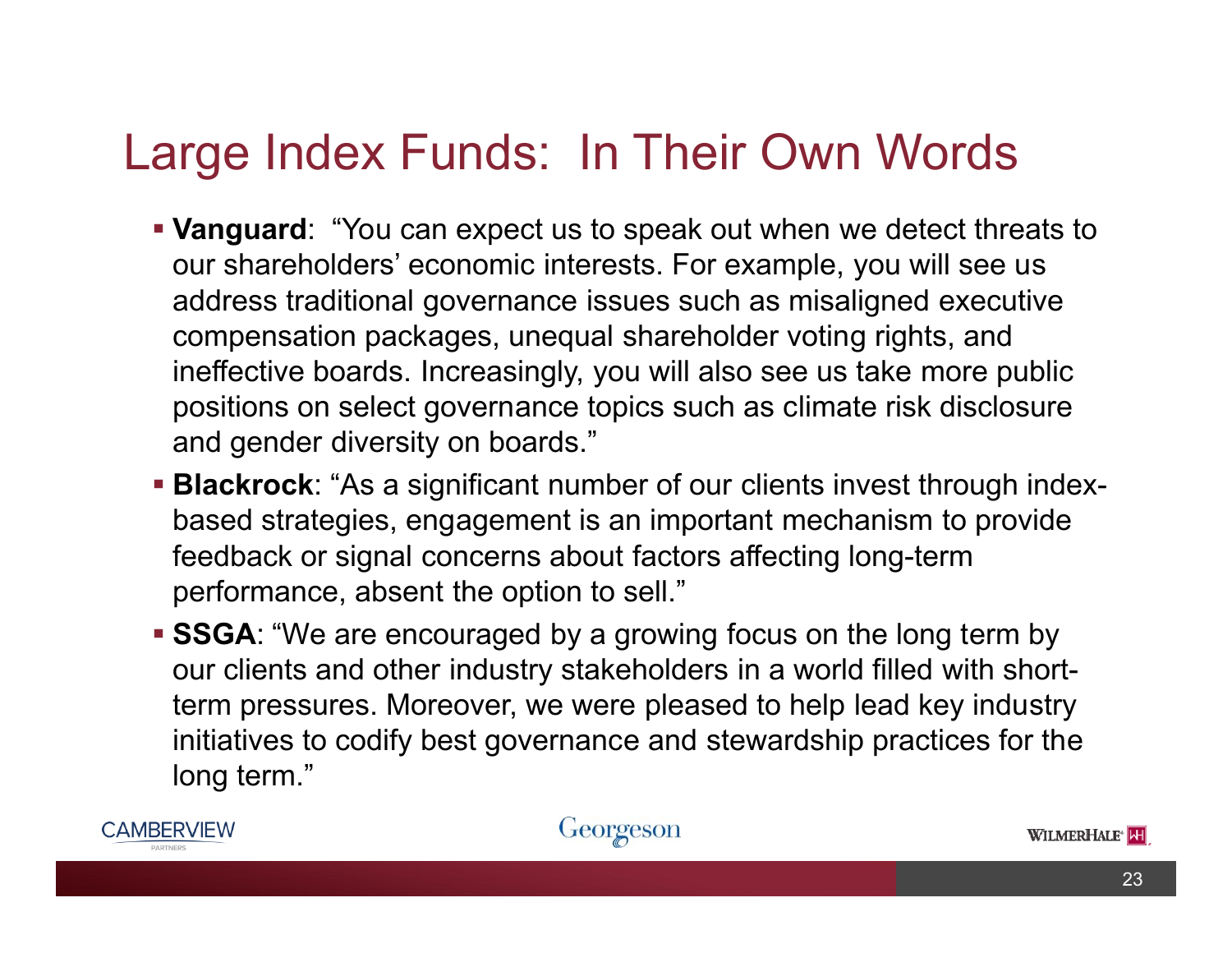# Shareholder Activism Overview & Trends

#### **General Activism Observations**

- **Activist activity remains elevated:** High success rates fuel continued interest in activist strategies by asset owners
- $\mathbf{r}$  **Activist fund performance has been mixed:** Hedge funds broadly and activists specifically have had performance challenges over the past two years, although many have at least partially recovered after the 2016 US election
- ä, **More campaigns resulting in board seats and settlements; long-term investors beginning to push back:** Boards are becoming more pragmatic towards activists and have shown an increased willingness to settle; however, unclear if this trend will continue, as some long-term investors are beginning to question whether the activists are representing long-term investors' viewpoints
- ×. **Activist objectives have evolved beyond financial engineering:** Operational activism increasing; coupling economic thesis with governance argument remains key to success
- **Activists have generally outmaneuvered issuers:** Early engagement with governance teams is a central defense against activists, many of whom have cultivated relationships with governance teams
- ò. **Path to victory for issuers is increasingly through the passive funds:** Increased fund flows to passive funds and their willingness to consider arguments from both sides typically results in passive funds representing the swing vote



#### **Funds Dedicated to Activist Strategies (\$B) # of Shareholder Activist Campaigns1 (***U.S. Only***)**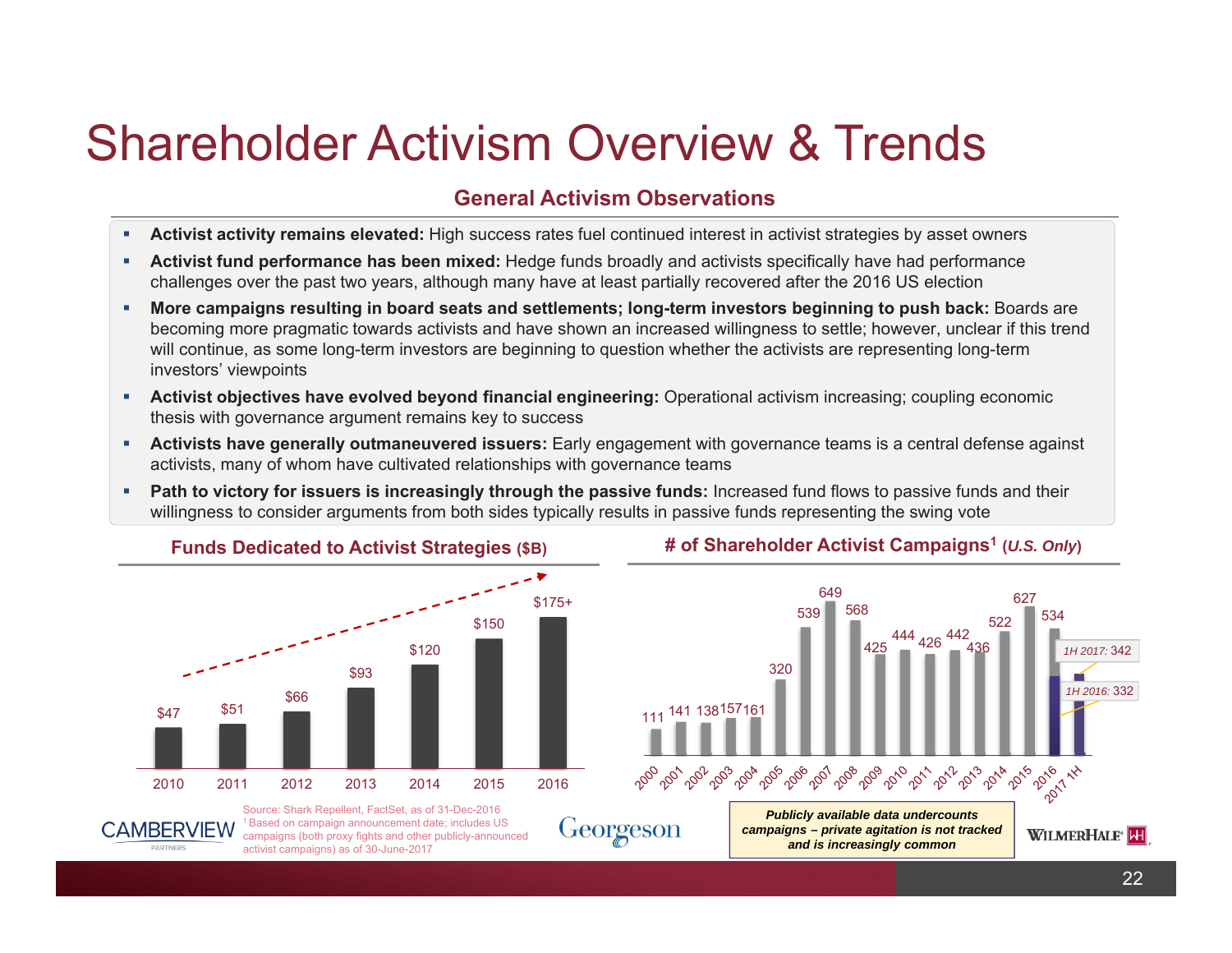# Director Diversity and Qualifications

- Board diversity has emerged as an area of key focus for many institutional investors and others, with an initial focus on gender
	- New York City Comptroller's Board Accountability Project 2.0
	- BlackRock, SSGA and Vanguard policy changes
	- Letter writing campaigns (e.g., Thirty Percent Coalition)
	- Congressional interest, including letters from Representatives Maloney and Beyer to SEC Chair Clayton regarding required disclosures
- Proposals relating to diversity are increasing in number and support
	- During 2017, 35 board diversity proposals were submitted 9 reached a vote, receiving 27.5% average support, with 2 passing
	- In contrast, in 2016, 28 board diversity proposals were submitted 7 reached a vote, receiving 21.1% average support, with 1 passing
	- Companies negotiate withdrawal of diversity proposals by: agreeing to adopt related policies; taking affirmative action prior to the next shareholder meeting; and/or improving disclosure



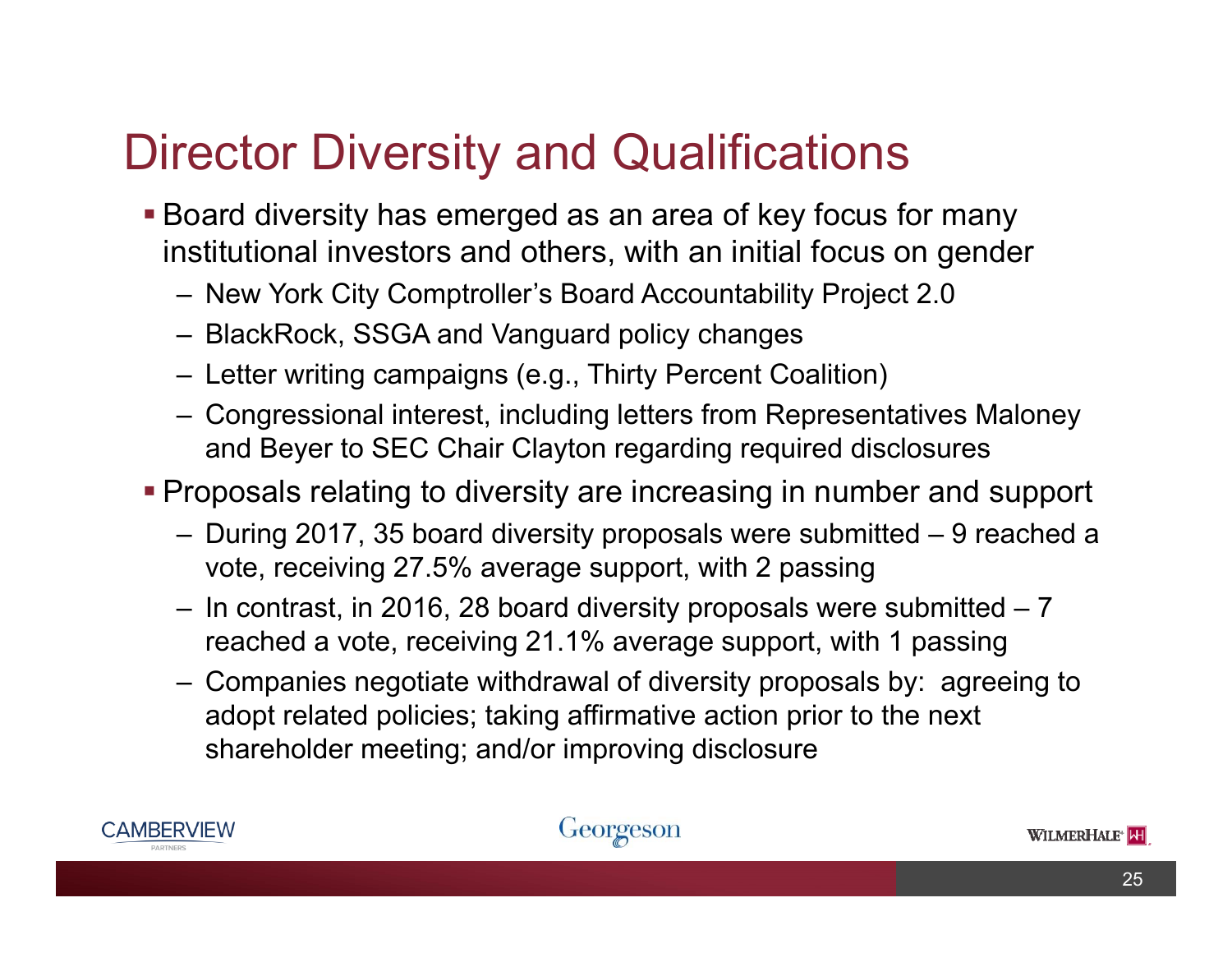### Two Majority-Supported Diversity Proposals

- During 2017, board diversity proposals passed at Cognex Corporation (62.8%) and Hudson Pacific Properties (84.8%)
	- The proposal at Cognex, which had no women on its board, was submitted by the City of Philadelphia Public Employees Retirement System and requested that the company's board adopt a policy that would require that the initial list of candidates from which new management-supported director nominees are chosen include, but need not be limited to, qualified female candidates
	- The proposal at Hudson Pacific asked the company to prepare a report, at reasonable expense and omitting proprietary information, on steps the company is taking to foster board diversity
	- These companies were largely viewed as recidivists and as being unresponsive to shareholder engagement on diversity issues. Notably, Hudson Pacific added a woman to its board of directors in August 2017
- **In contrast, similar proposals at Apple Inc. and Tyson Foods** received less than 5% shareholder support



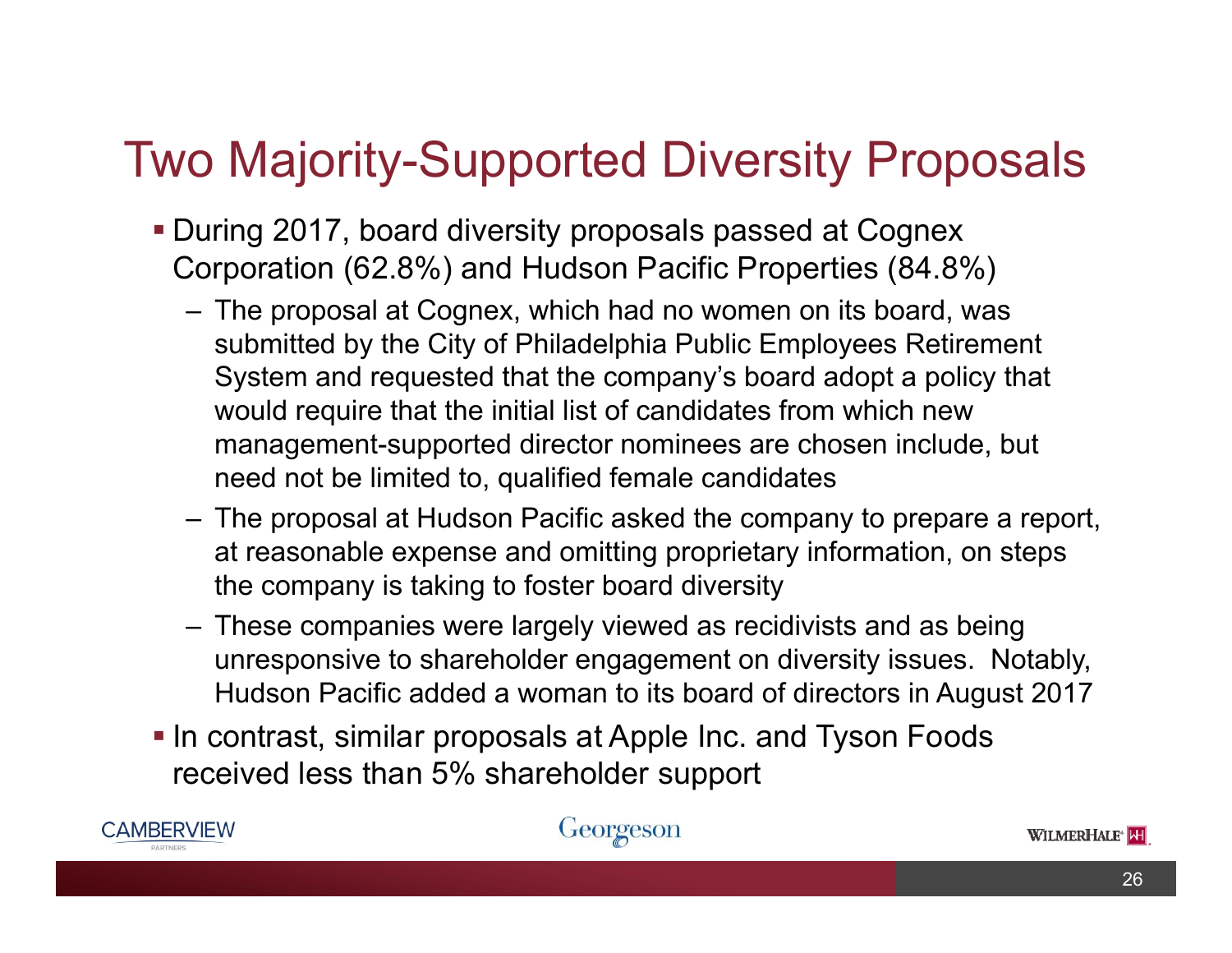#### Director Qualifications

- **Enhanced Disclosure** 
	- Investors are seeking enhanced disclosures about the qualifications of the company's board nominees and what expertise they bring to the board table
	- New York Comptroller seeks disclosure of skills and diversity matrix
- **Tenure** 
	- Some investors question whether long-serving directors should continue to be considered independent
	- New Microsoft tenure policy focuses on average tenure of all independent directors, rather than on individual directors
- **Board Independence** 
	- Recent research paper questions whether independence becomes too much of a good thing when boards are left with only one inside director



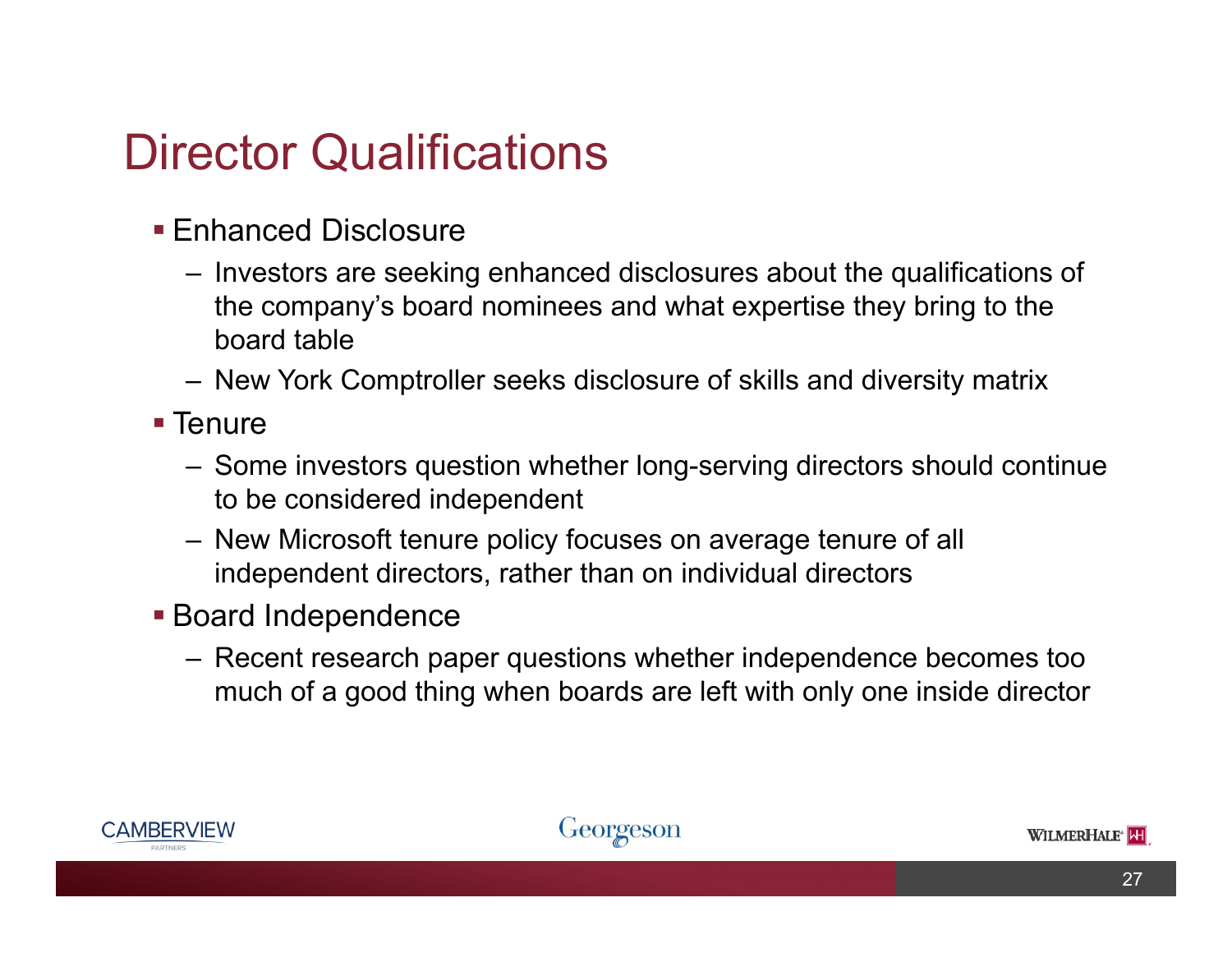# Why Do Investors Vote Against Directors?

- **Poor attendance**
- **Overboarding**
- Say-on-Pay issues in prior year(s) not addressed
- **Perceived lack of response/shareholder engagement** 
	- 2017 Factor in passage of 2 degree Celsius proposals
	- Board diversity
- Perceived lack of board oversight
	- Relating to issues such as financial misstatements, strategy, risk oversight, and events that create a reputational harm



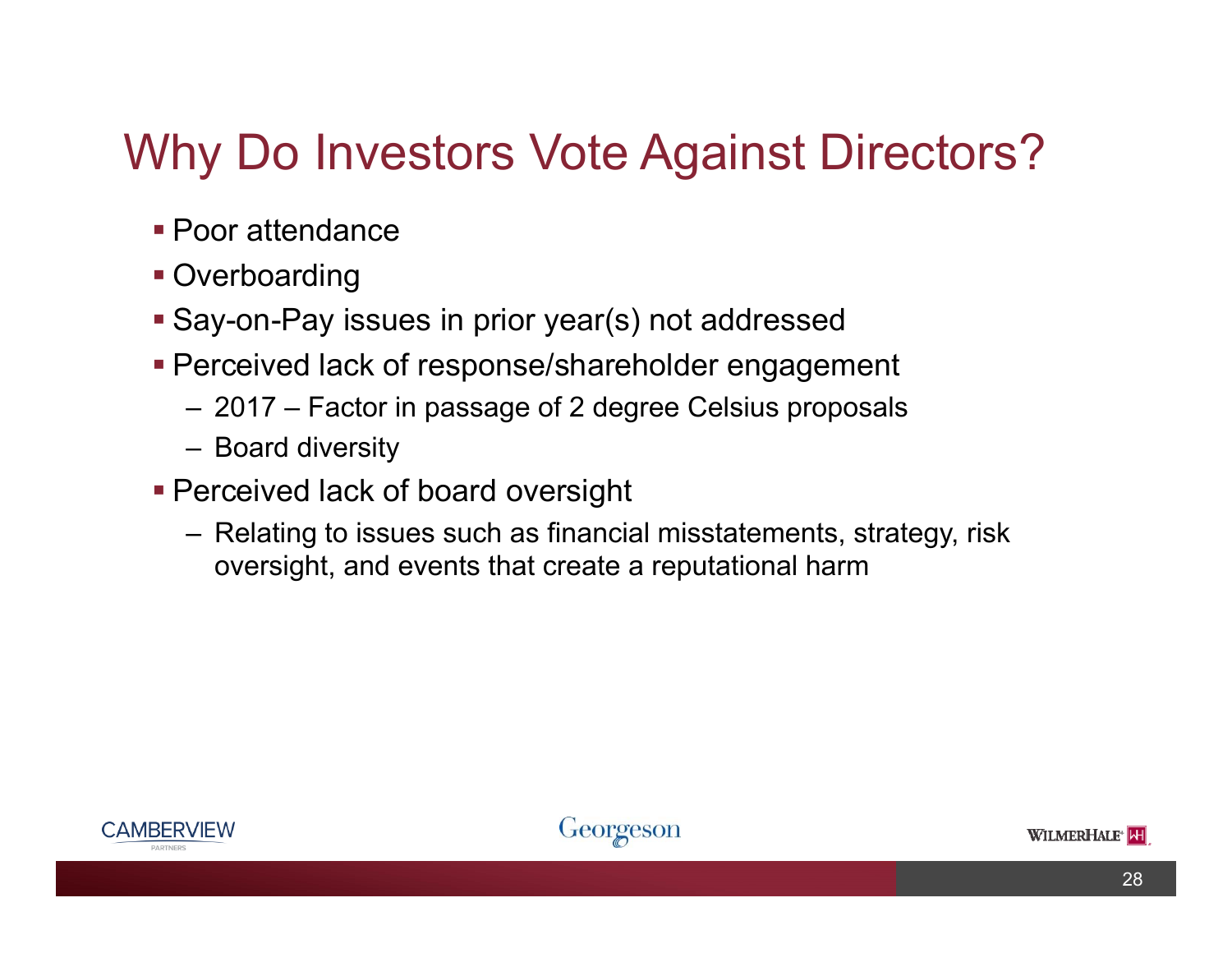#### Environmental and Social Issues

- 2017 was a watershed year for E&S initiatives
- **Higher support for key environmental and social shareholder** proposals, in particular climate change proposals, appears to be driven in part by large institutional investors' modified approach to E&S proposals
	- Perceived failure by companies to engage with investors or take demonstrable action to address investor concerns may drive votes against directors
- **ISS voting recommendations on E&S matters had little impact on** overall voting results
- "Socially responsible" investors continue to submit the vast majority of environmental proposals
- Environmental and diversity-related proposals must be analyzed on a case-by-case basis

 The topic and terms of E&S proposals will continue to evolve **CAMBERVIEW** Georgeson

WILMERHALE<sup>®</sup>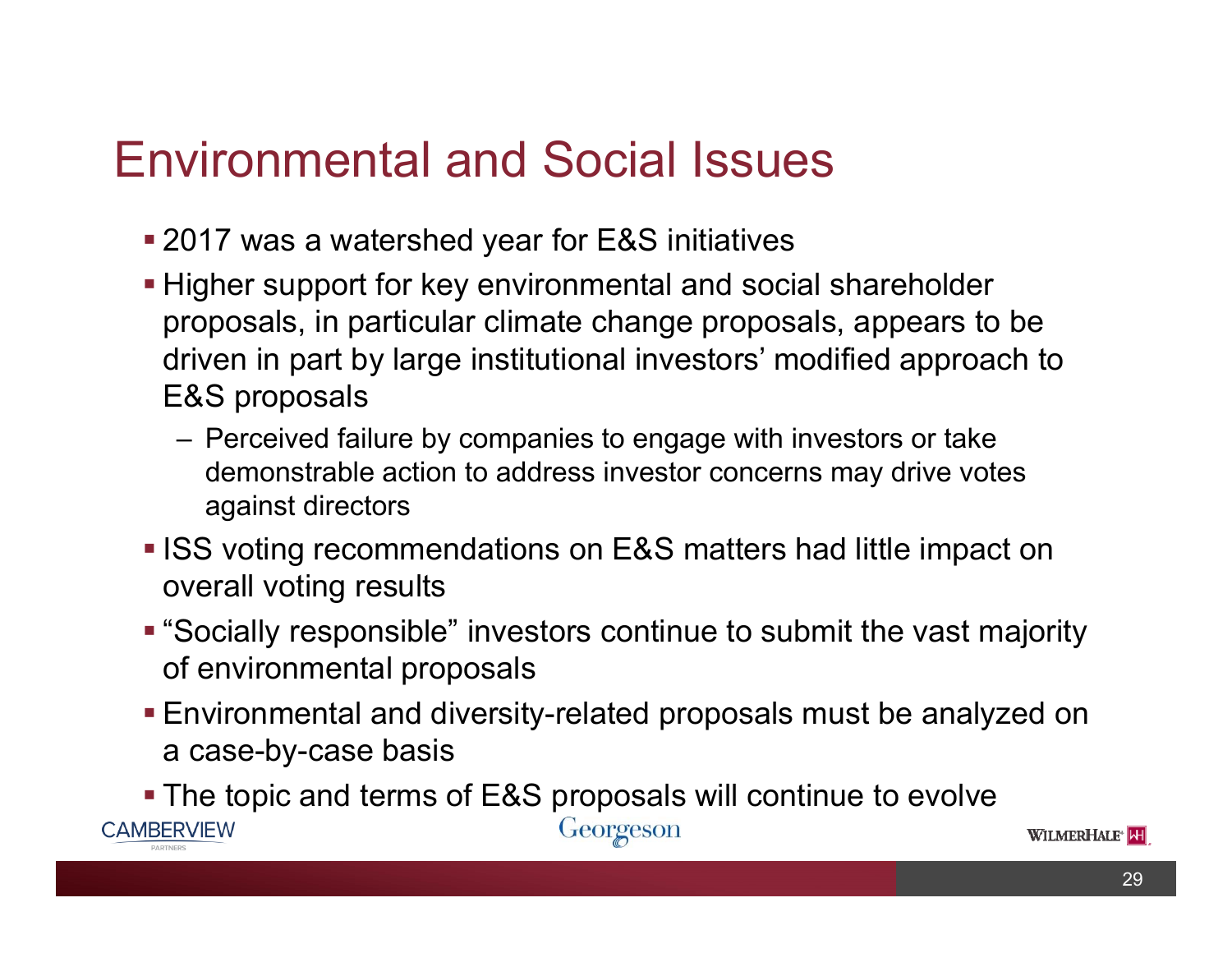#### ESG Shareholder Proposals (Russell 3000)







WILMERHALE<sup>®</sup>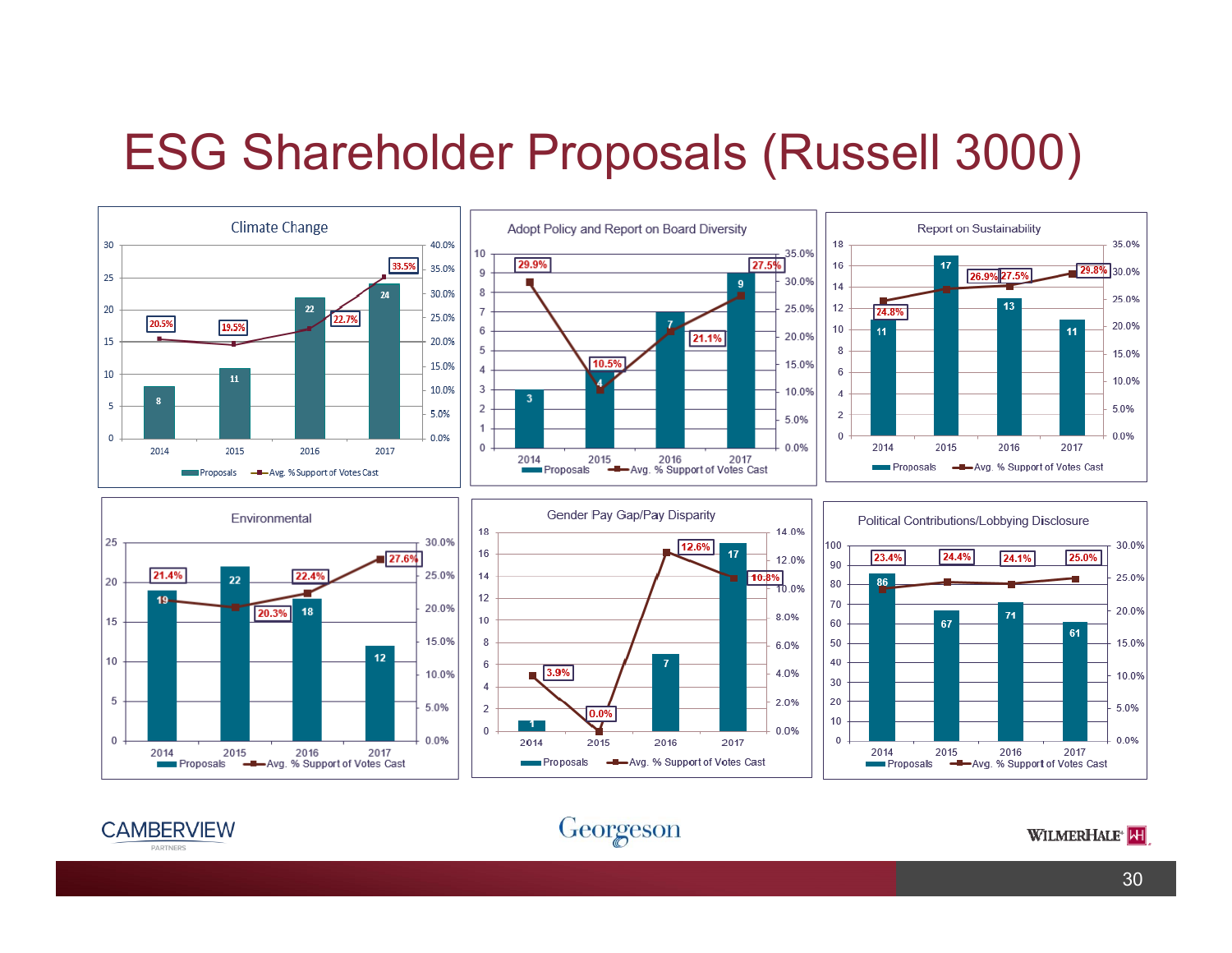# Climate Change

- Climate change dominated the spotlight this proxy season and was the most prevalent type of environmental proposal
	- At Russell 3000 companies, 24 climate change proposals went to a vote during the first half of 2017, receiving an average of 33.5% shareholder support in 2017 compared to 22 climate change proposals that went to a vote during the first half of 2016, receiving 22.7% average support
	- Notably, 16 of the 24 climate change proposals in 2017 (or 66.7%), received in excess of 30% shareholder support, including 13 proposals that received in excess of 40% support and three winning proposals
- The majority of climate change proposals were submitted at companies in the oil and gas and energy industries
	- Shareholder support for climate change was significantly higher at these companies than at companies in other industries
	- 6 proposals submitted at financial services firms received less than 10% support



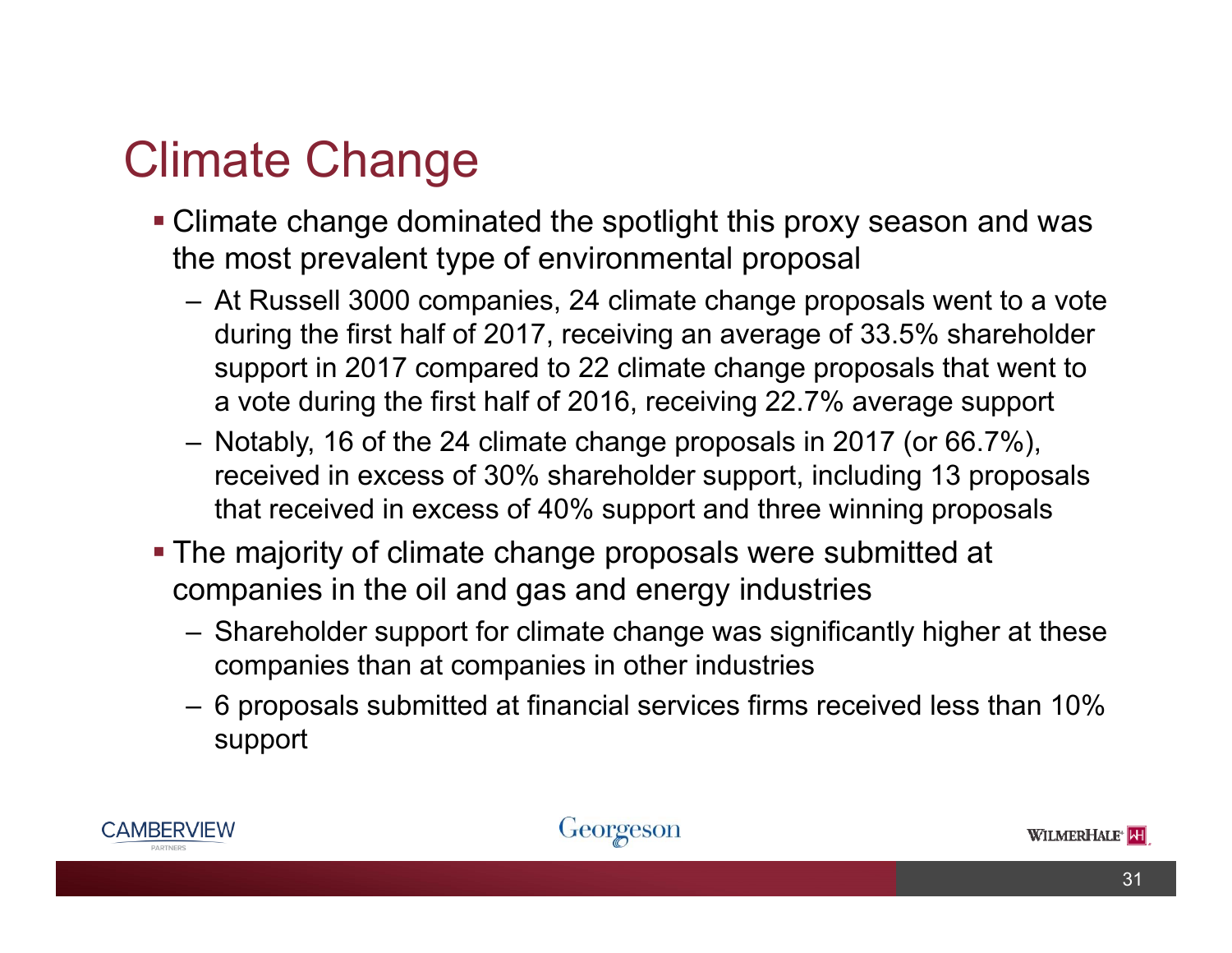### Employment Diversity

- **In 2017, seven shareholder proposals relating to employment** diversity went to a vote, receiving average support of 28.9%
	- These proposals received strong support across the board, with 4 receiving greater than 30% support and only one receiving less than 25% support





32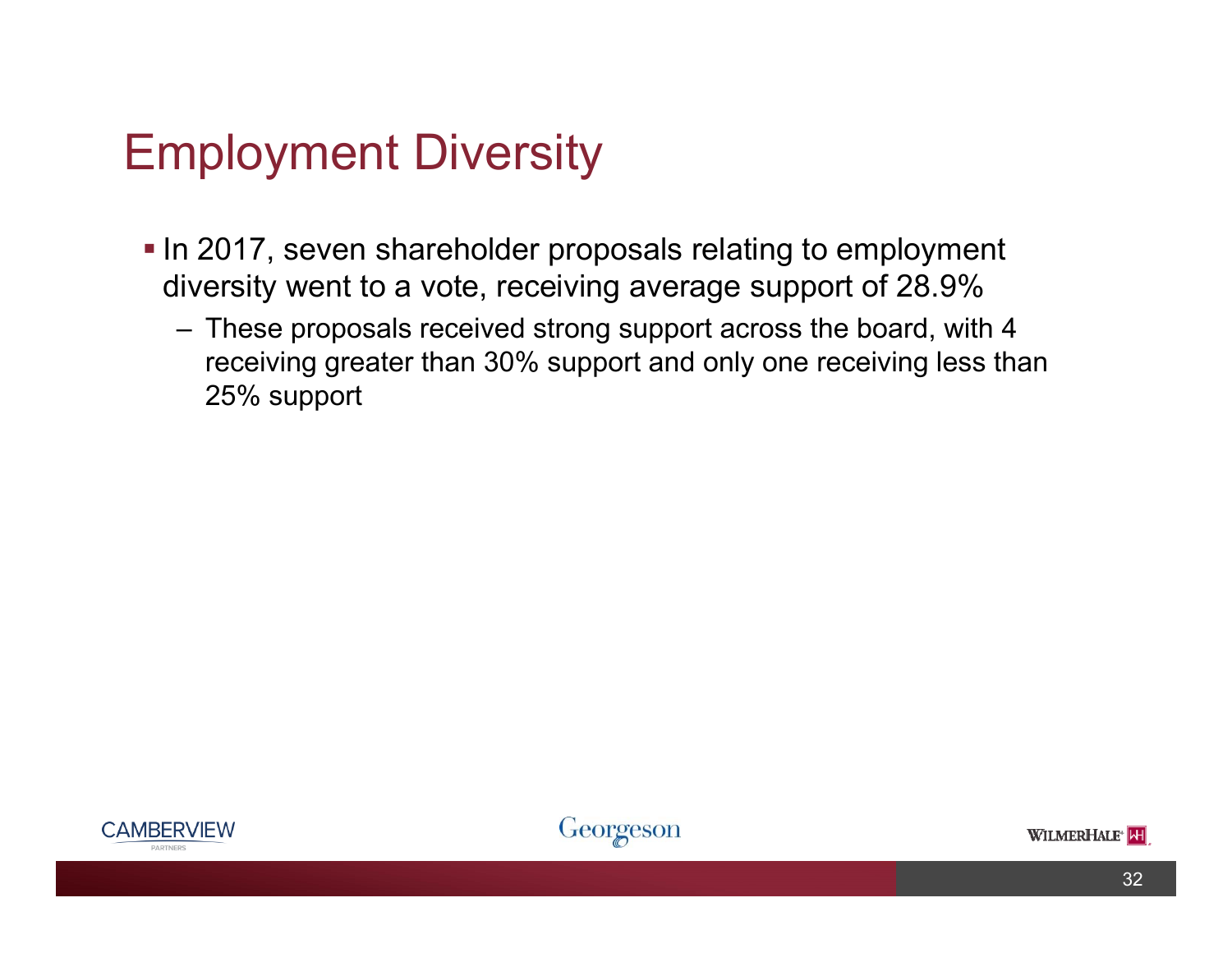# Effective Shareholder Engagement

- Historically, "engagement" consisted of earnings calls, the annual meeting and interactions by the CEO and CFO with portfolio investment managers; other forms of engagement were generally viewed as something companies did reactively and as quietly as possible when they were in trouble
- Today, engagement has become more proactive and widespread
	- Say-on-pay vote requirement (since 2011)
	- Voting policies on responsiveness to shareholder proposals
	- Increased levels of activism
	- Continued high level of activity by governance activists
	- Changing expectations of mainstream institutional investors



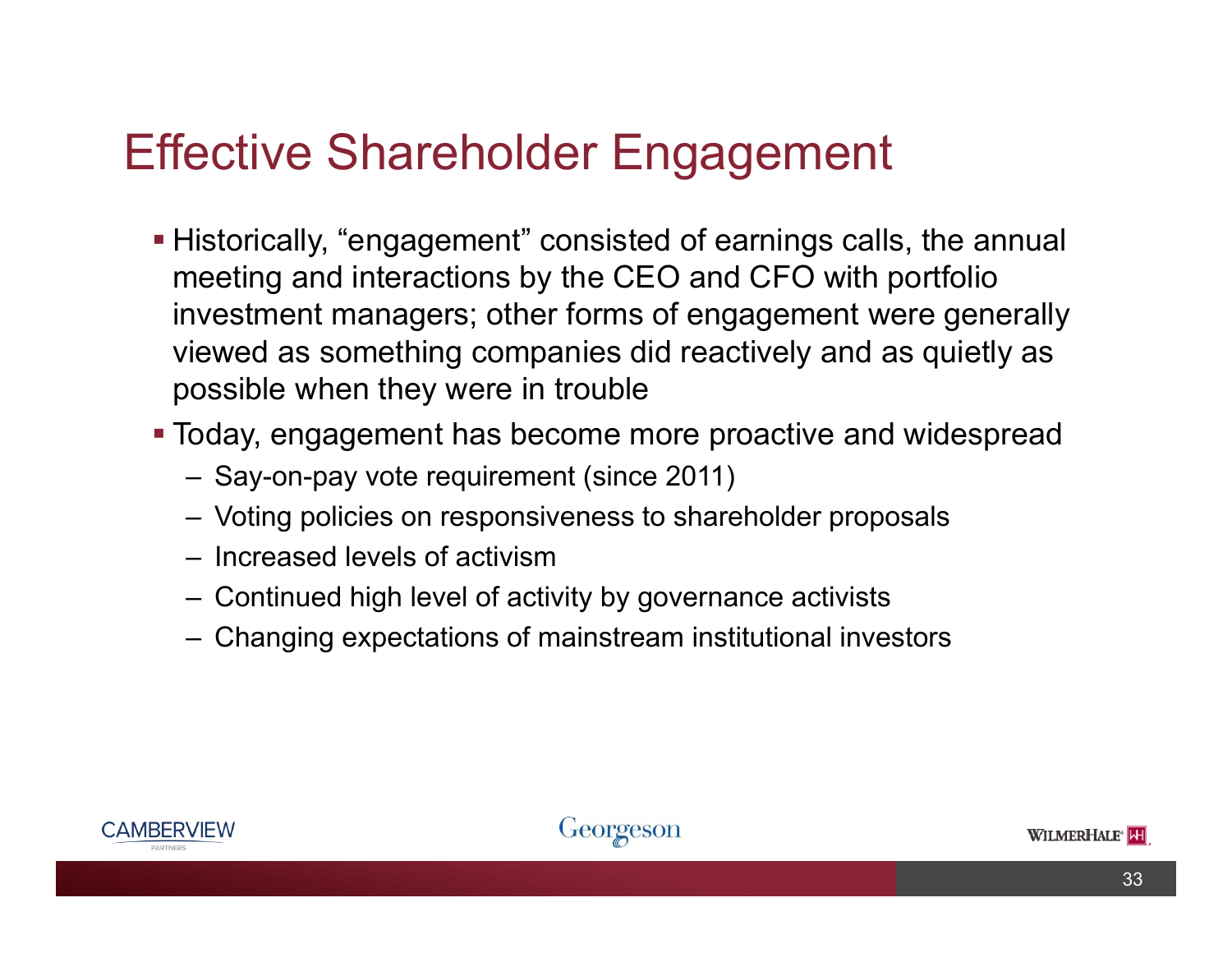# Engagement Is Now a Year-Round Process





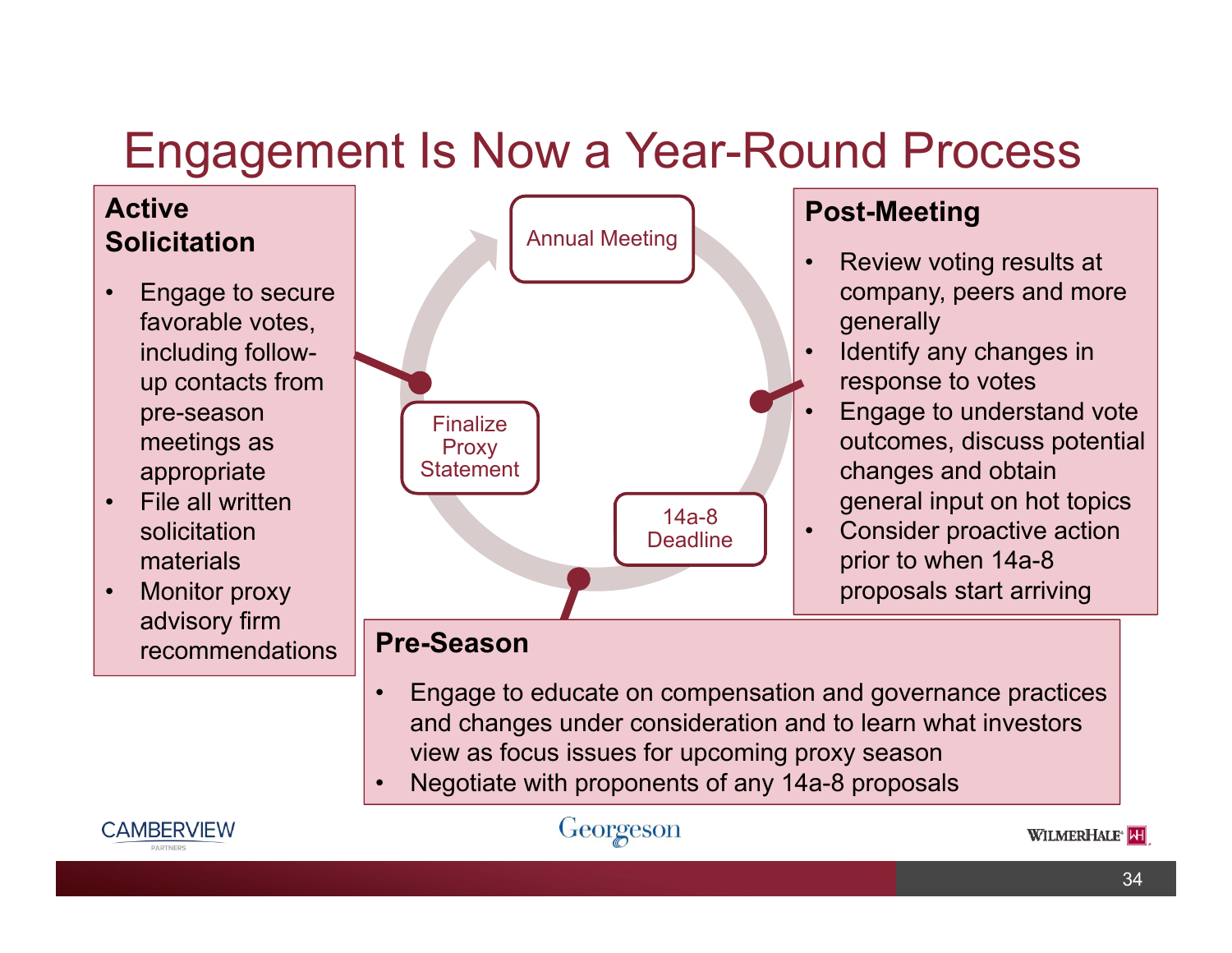#### Questions for Boards to Consider

- How does the board stay informed about their largest shareholders' priorities for engagement and governance philosophies? Are we falling short of their expectations?
- **How is the board making sure that director qualifications align with** the company's long-term strategy and key risks? What about diversity? How can we best communicate this to investors?
- For less diverse boards, what are we doing to change that? How best can we communicate that message to investors?
- Are environmental and social considerations integrated into the company's long-term strategy—and is the company communicating that to investors?
- **Is our proxy statement used as productively as it can be to deliver** our key messages to investors?



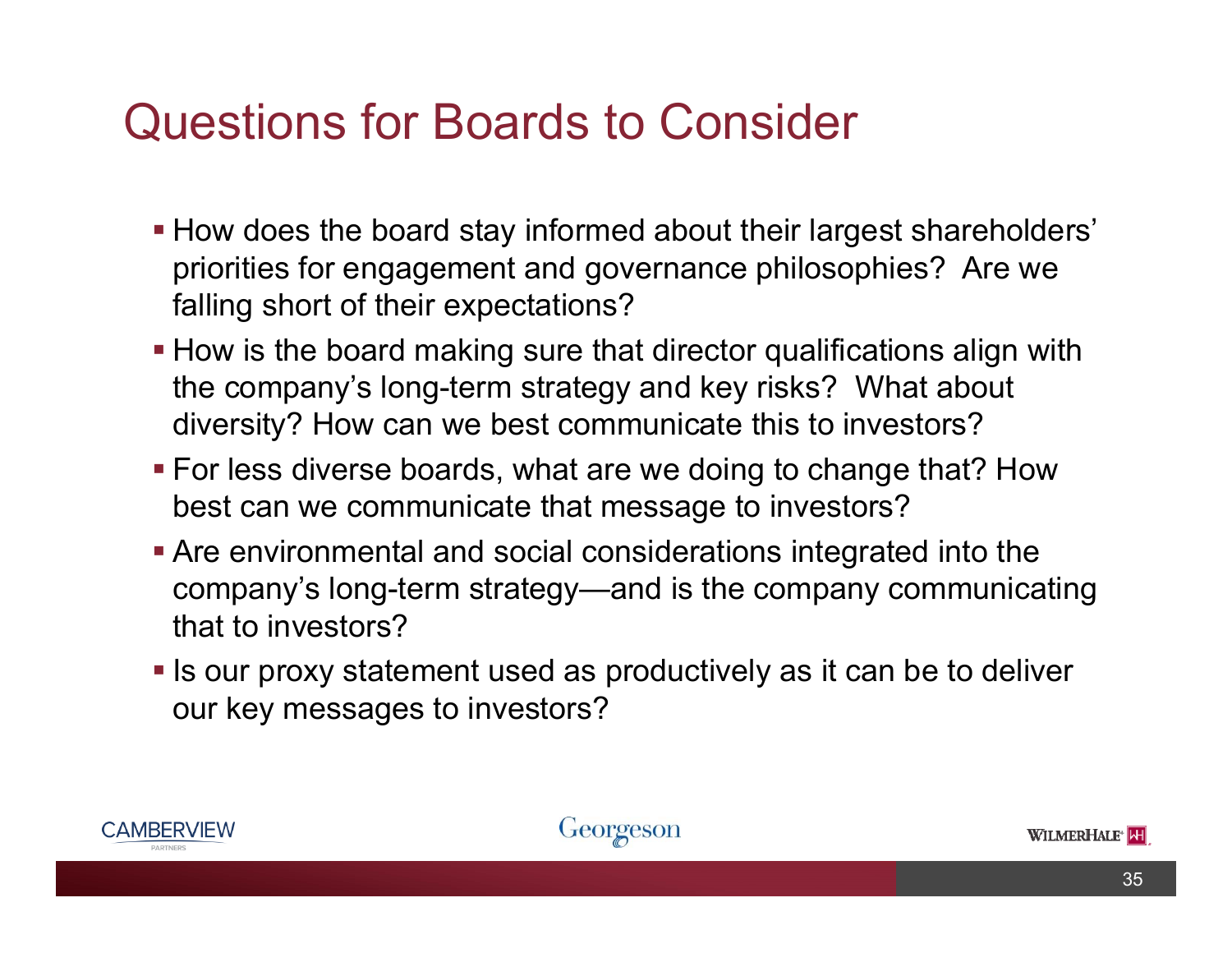

#### Other Governance Developments

Krystal Gaboury Berrini, CamberView Partners Anne Meyer, Georgeson Knute Salhus, WilmerHale







WILMER CUTLER PICKERING HALE AND DORR LLP ®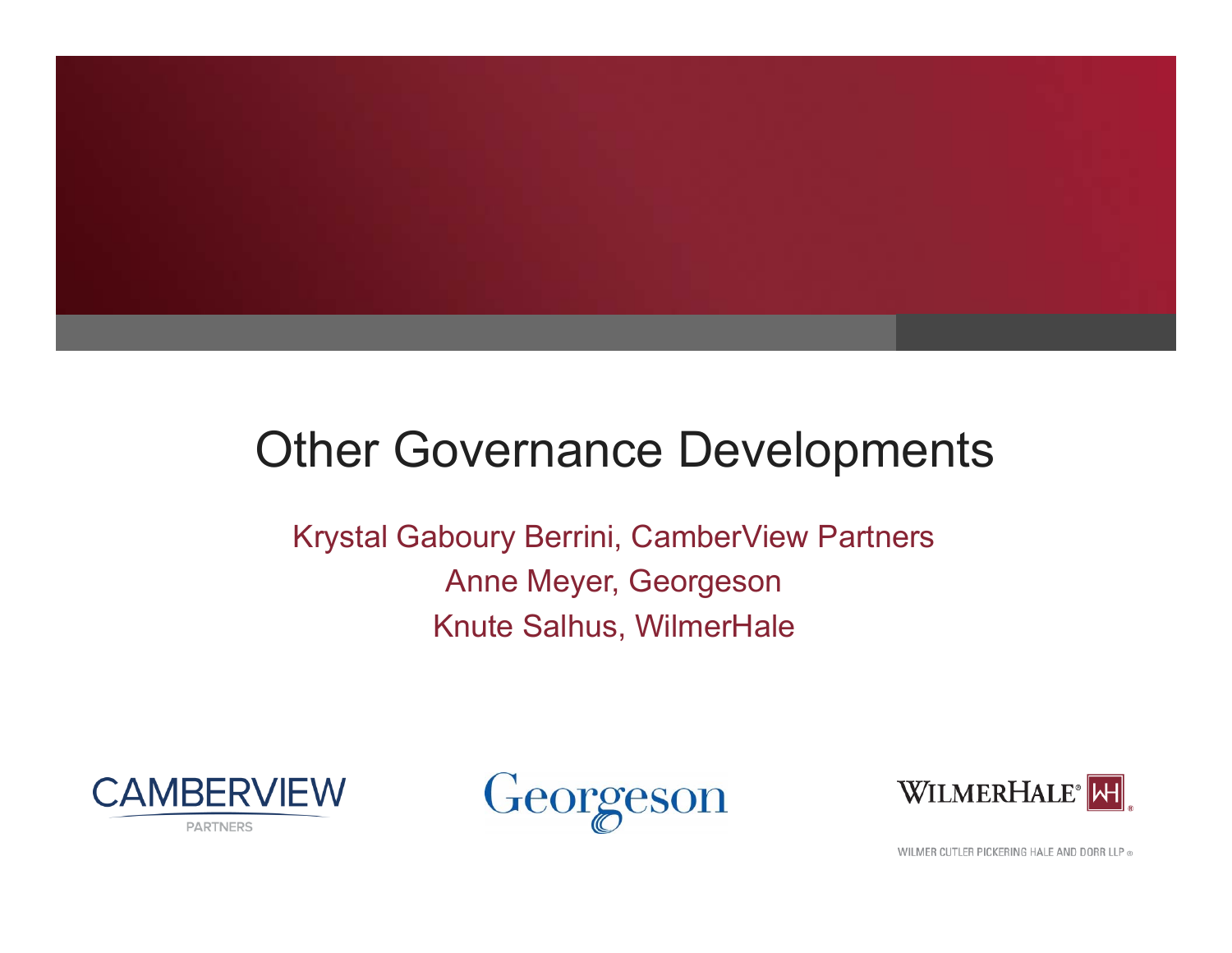# Special Governance Considerations for Smaller and Recently Public Companies

|                                                             | <b>IPO</b> | <b>R2000</b> | <b>S&amp;P 500</b> |
|-------------------------------------------------------------|------------|--------------|--------------------|
| Have a classified board of directors                        | 77%        | 51%          | 10%                |
| Have plurality voting standard for<br>election of directors | Most       | 68%          | 9%                 |
| Have any supermajority vote standard                        | 76%        | 61%          | 39%                |
| Prohibit shareholders from calling<br>special meetings      | 93%        | 53%          | 37%                |

- **ISS now routinely recommends against the re-election of directors** who, prior to an IPO, approved provisions considered adverse to shareholder rights
- Shareholder proposals are primarily, but not exclusively, submitted to S&P 500 companies
	- For smaller companies, changes are more often prompted by investor outreach and letters from institutional investors



#### Georgeson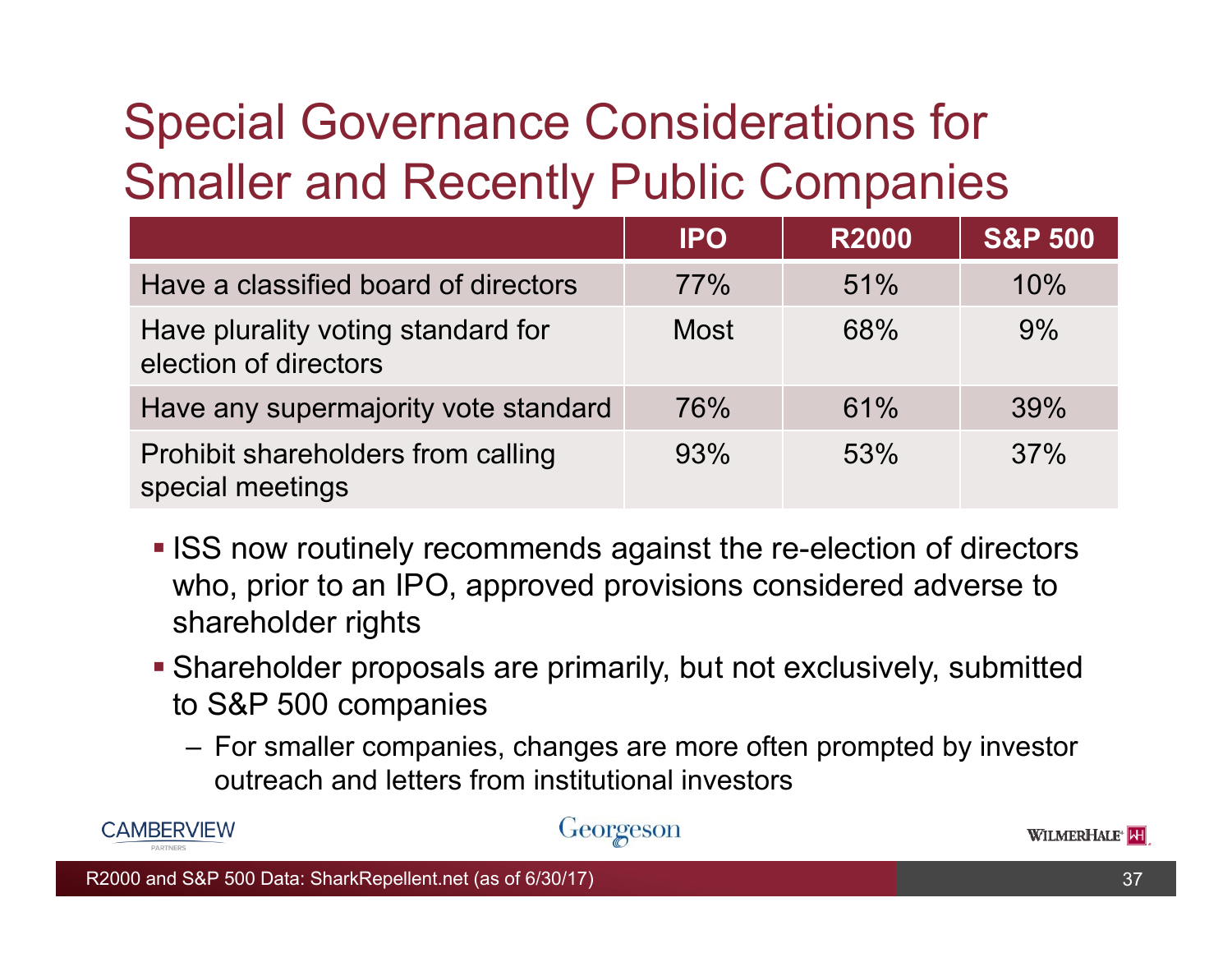#### Voting Standard in Uncontested Elections

П Many mid- and small-cap companies are being approached by institutional investors urging that the company alter its voting standard for electing directors in an uncontested election

Whoever gets the most votes is elected

In an uncontested election, the company's nominees get elected no matter how few votes they receive

Default outcome under Delaware law

#### **Plurality Plurality Plus Majority**

Retains plurality standard, but provides that any director who receives more "withhold" votes than "for" votes must offer to resign

Board follows process to determine whether to accept resignation

Changes standard in bylaw so nominee is only elected if he/she receives more votes "for" than "against"

An incumbent who receives more "against" votes is a "holdover director" and must offer to resign

Board follows process to determine whether to accept holdover's resignation; but some investors have begun to seek "consequential majority voting," which takes away the Board's discretion

Plurality standard applies in a contested election



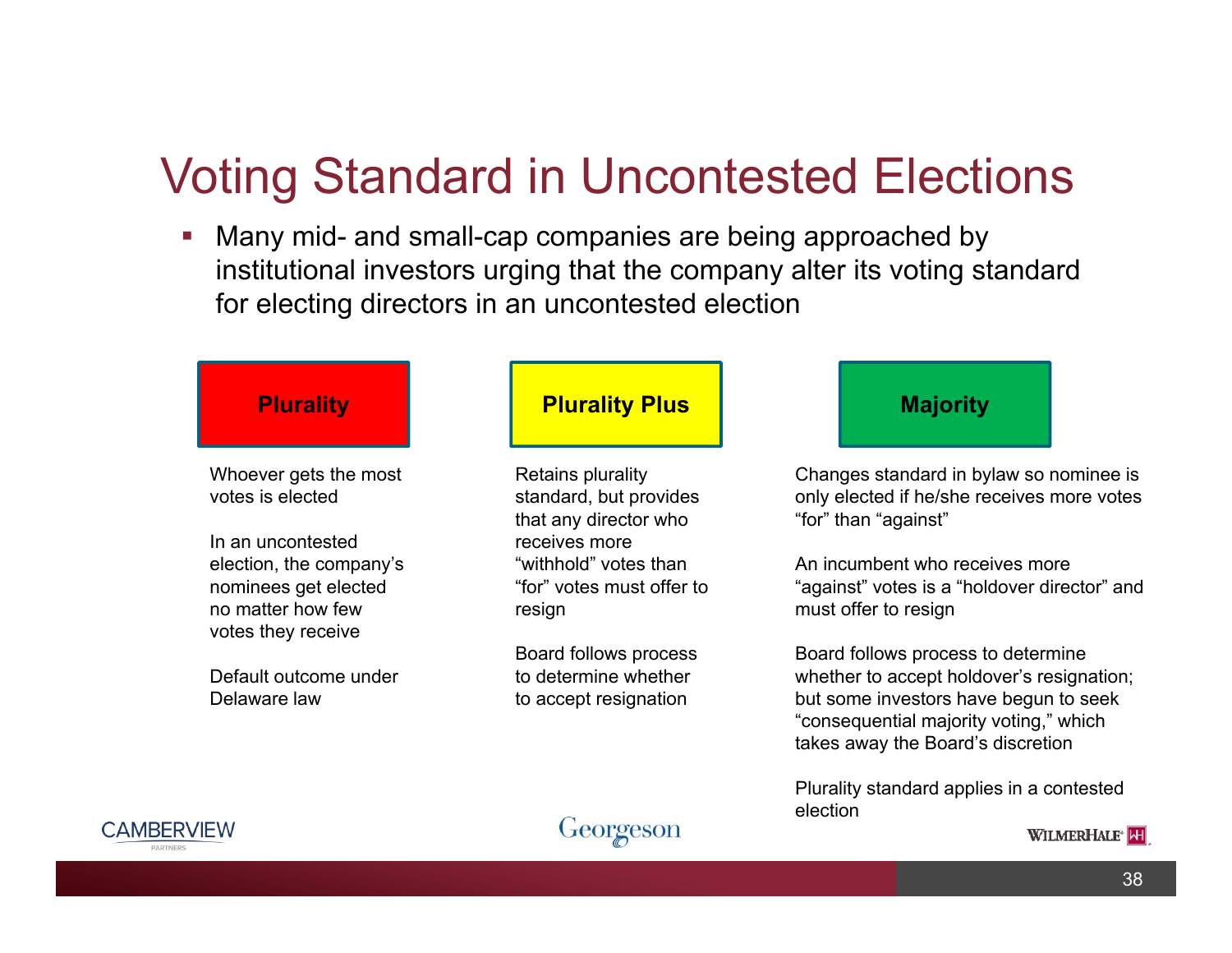#### Proxy Access

- Over 60% of S&P 500 had adopted proxy access bylaws as of end of the 2017 proxy season, up from less than 1% in 2014
	- Most provisions adhere to 3/3/20/20 market norm
- Two types of proposals in 2017 proxy season
	- "Please adopt" proposals
		- • Staff generally grants substantial implementation no-action relief where company adopts a "market" bylaw
		- •Majority of proposals pass when taken to a shareholder vote
	- "Fix-it" proposals
		- $\bullet$  Request one or more changes to an existing bylaw (e.g., to increase or eliminate the aggregation limit and/or to increase the percentage of the board subject to proxy access from 20% to 25%)
		- Generally not excludable on substantial implementation basis absent amendments to company bylaws, except in the case of proposals to increase the aggregation limit to a specified number (40 or 50) where companies provide detailed shareholder ownership data illustrating usability of proxy access bylaw
		- •Have not passed to date when taken to a shareholder vote



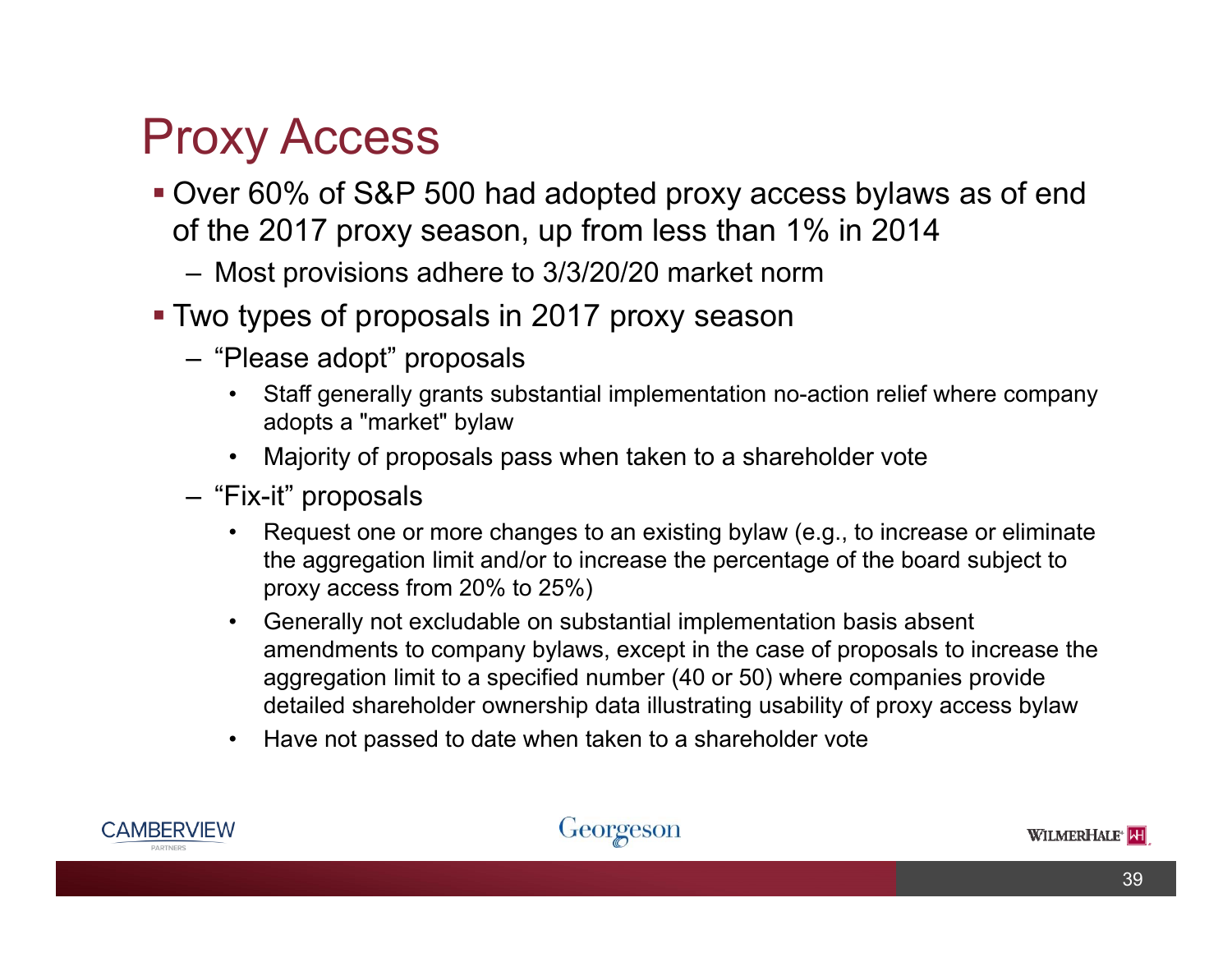#### Proxy Access Shareholder Proposals Russell 3000 (2017 Meetings through 8/31/17)





2017 proposals = 18 passed, 32 failed

- "Adopt" proxy access proposals = 18 passed, 11 failed
- "Fix It" proxy access proposals = 0 passed, 21 failed
- 2016 proposals = 41 passed, 37 failed
- 2015 proposals = 48 passed, 34 failed

2014 proposals = 4 passed, 7 failed



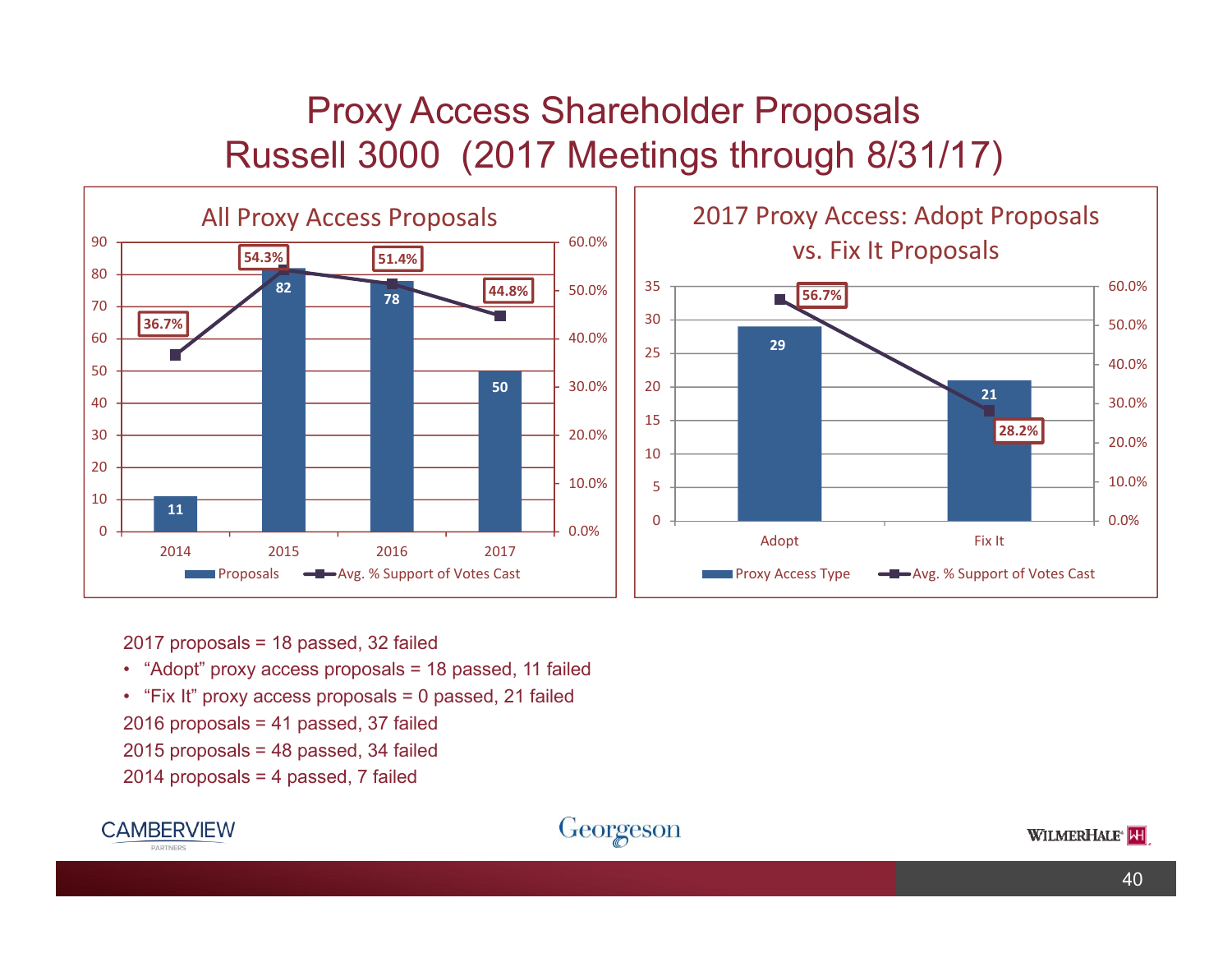## Virtual-Only Shareholder Meetings

- **Increasing numbers of companies are moving to "virtual-only"** shareholder meetings
	- 5% of S&P 500 companies held such meetings during 2017 proxy season, up from 3% in 2016
	- Generally audio-only format, with questions submitted by shareholders in advance of and/or during the meeting
- Many shareholders are concerned about this trend
	- Believe virtual-only meetings deny shareholders the ability to engage with company leadership in person
	- New York City Comptroller letter writing campaign and new proxy voting guidelines opposing virtual-only meetings
	- Small number of proposals submitted in 2017 proxy season, none of which went to a vote (excludable as "ordinary business")



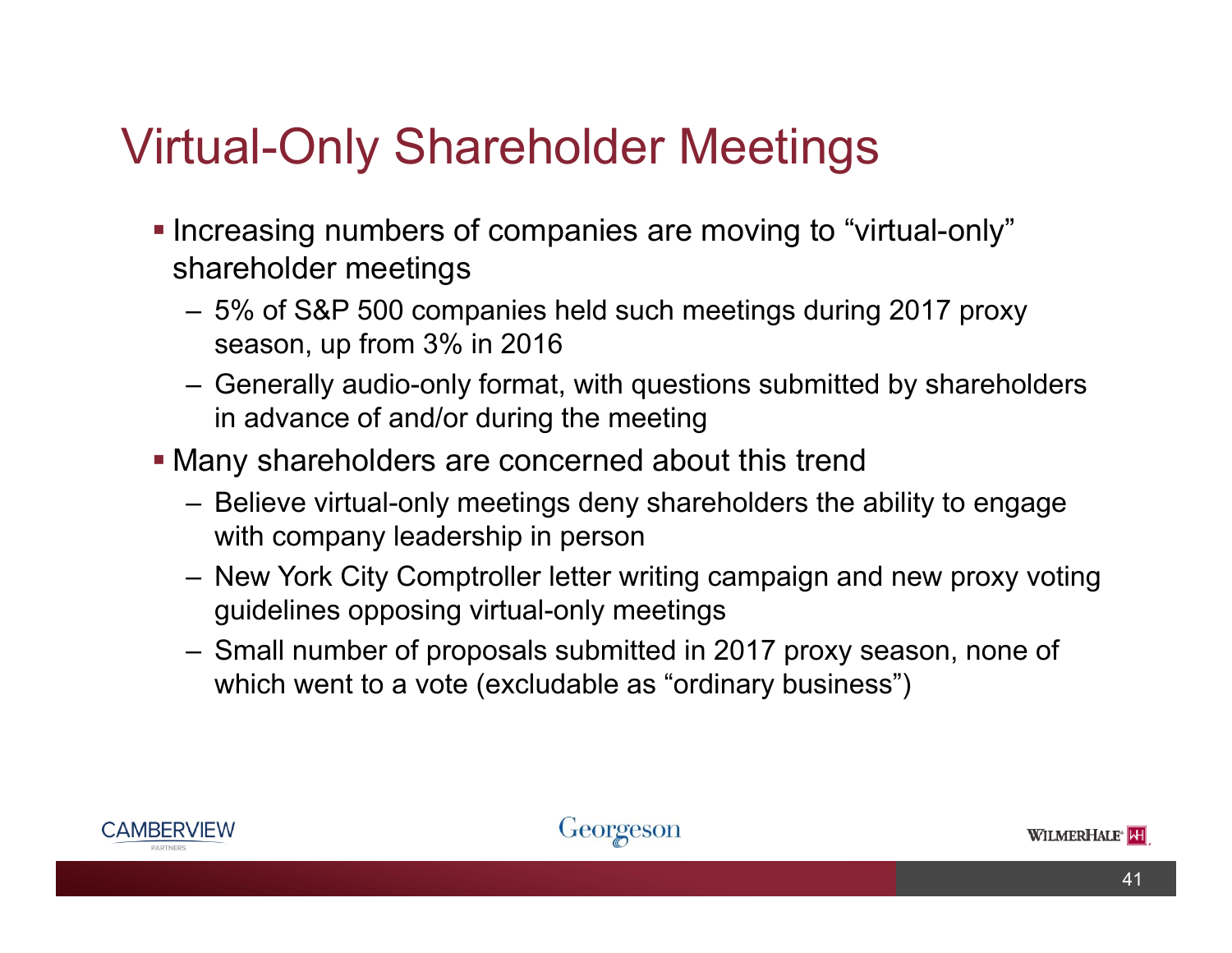#### Virtual-Only Shareholder Meetings





Georgeson

WILMERHALE<sup>®</sup>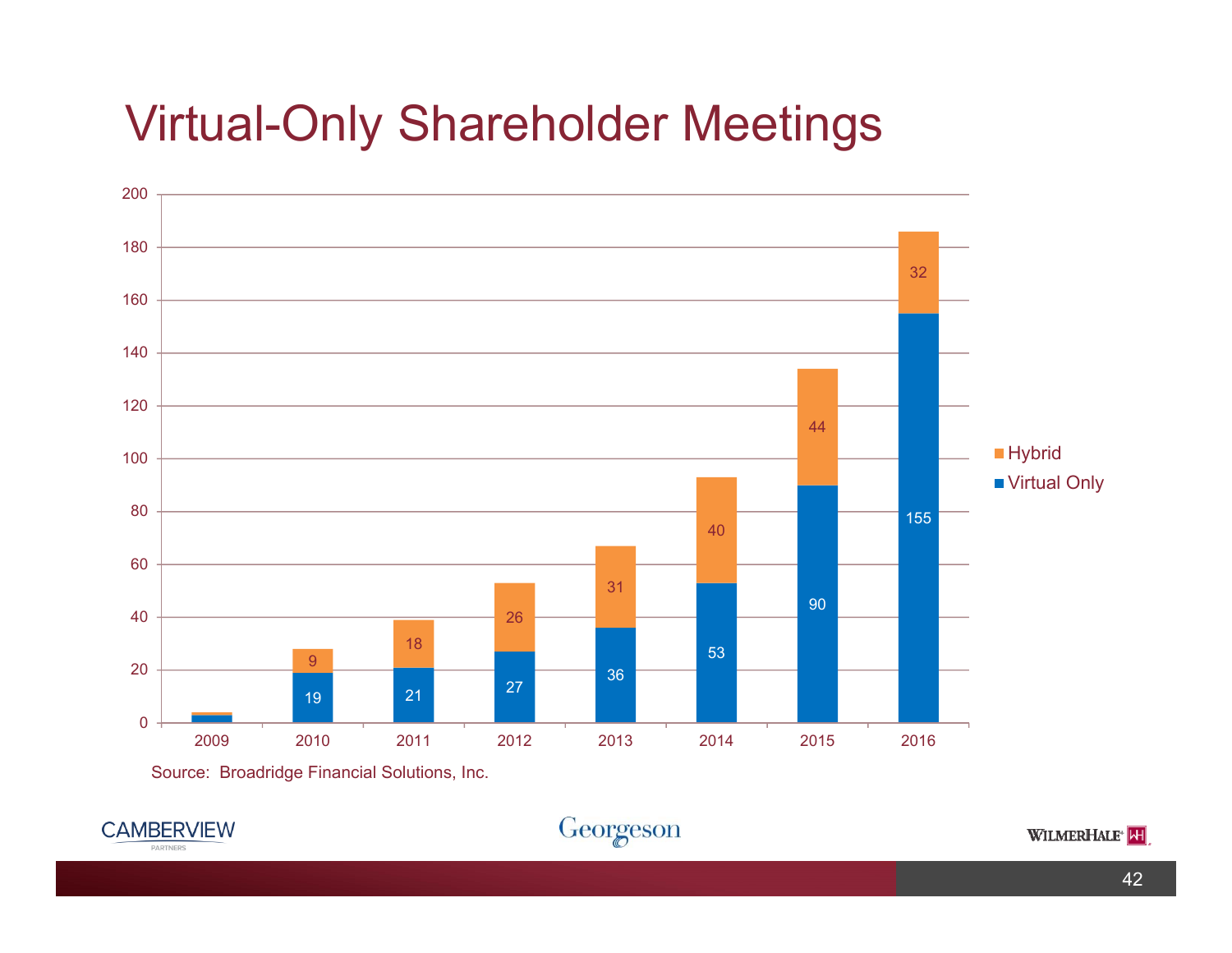#### Multiple-Share-Class Structures

- In response to Snap's IPO of only non-voting shares, several institutional investors have more strongly voiced their preference for <sup>a</sup>"one share, one vote" model
- A number of indexes have recently announced changes in their inclusion criteria
	- S&P 500, 600 and 400: Will no longer add companies with multi-class structures; existing constituents are permanently grandfathered
	- FTSE Russell: Companies will be required to have greater than 5% of voting rights held by the public; 5 year grandfather period for existing constituents
- Nasdaq has stated its continued willingness to list companies with multiple-class structures



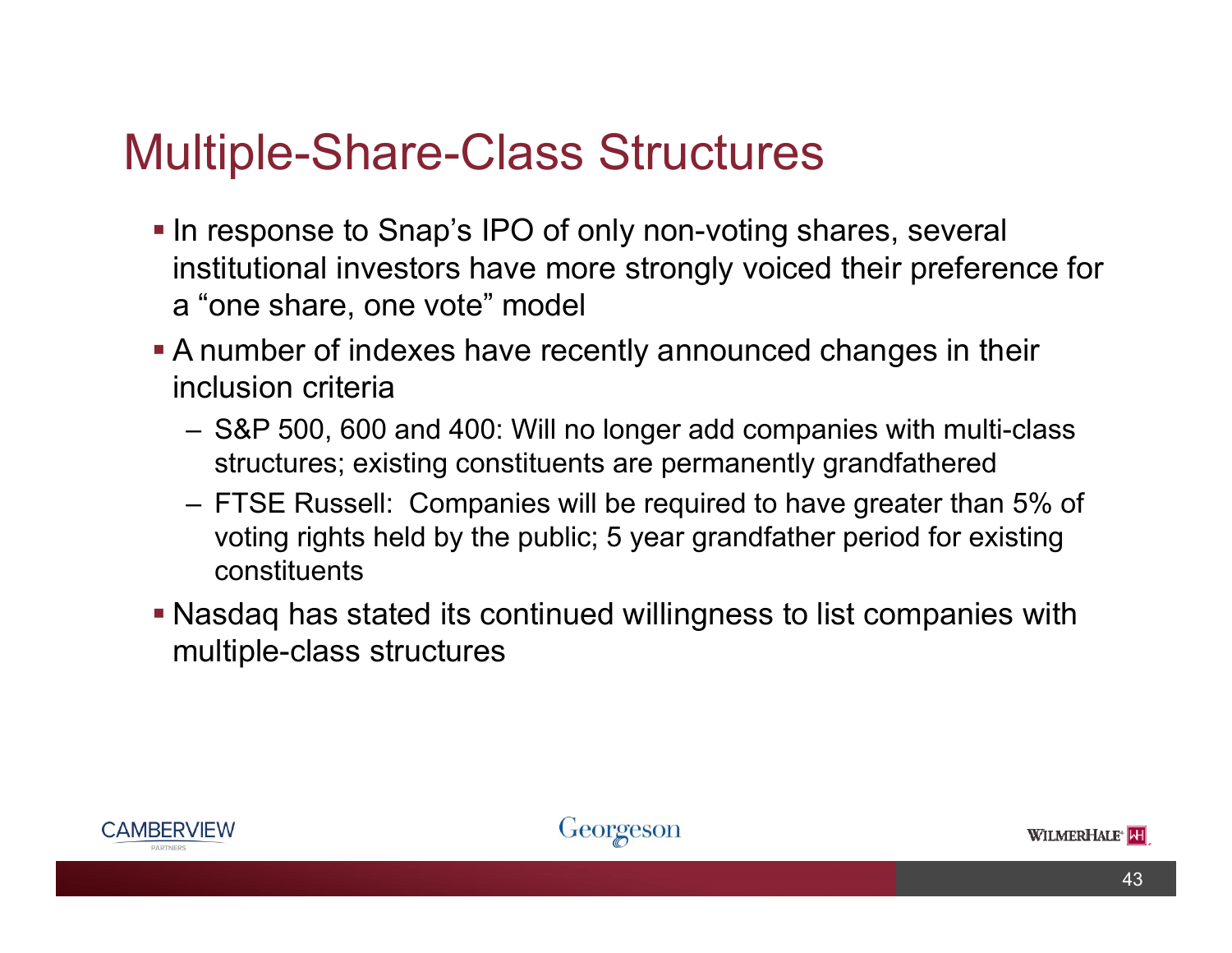#### Shareholder Proposals

- Number of shareholder proposals down overall in 2017 proxy season – approximately 827 versus 916 in 2016
- **Developments to watch** 
	- New willingness of SEC staff to allow exclusion under ordinary business on basis of "micromanagement"
	- Efforts to reform the shareholder proposal rule
		- The CHOICE Act would change the requirement for a proponent to hold 1% or \$2,000 in company shares for one year to 1% for 3 years, as well as raise the resubmission thresholds and eliminate the ability of persons to act as "proxies" for shareholders (which would limit John Chevedden's ability to submit proposals)
		- Statements of SEC Chair Clayton suggest willingness to revisit Rule 14a-8
- New and/or notable topics include lead exposure, minimum wage and religious freedom (framed as "non-discrimination proposals)
- New Staff Legal Bulletin expected shortly



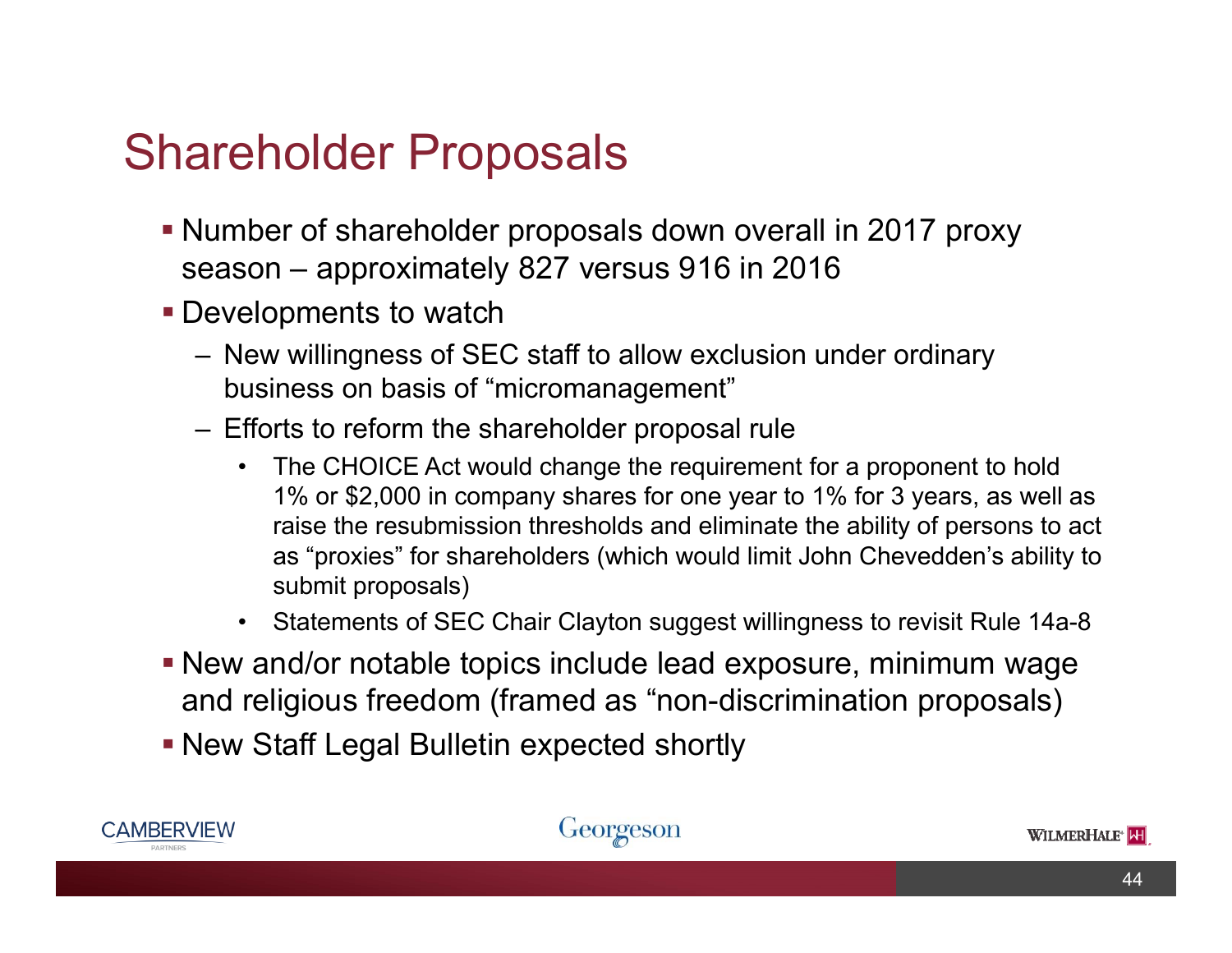### ISS Policy Survey Focus Areas

- Governance Principles Survey high-profile governance issues
	- One-Share, One-Vote Principle
	- Gender Diversity on Boards
	- Share Issuance and Buyback Proposals
	- Virtual/Hybrid Meetings
	- Pay Ratio between Senior Executives and Employees
- Policy Application Survey more in-depth drill down of key issues
	- Outcomes-based Compensation Measures
	- Non-Employee Director Pay
	- Gender Pay Gap
	- Poison Pills



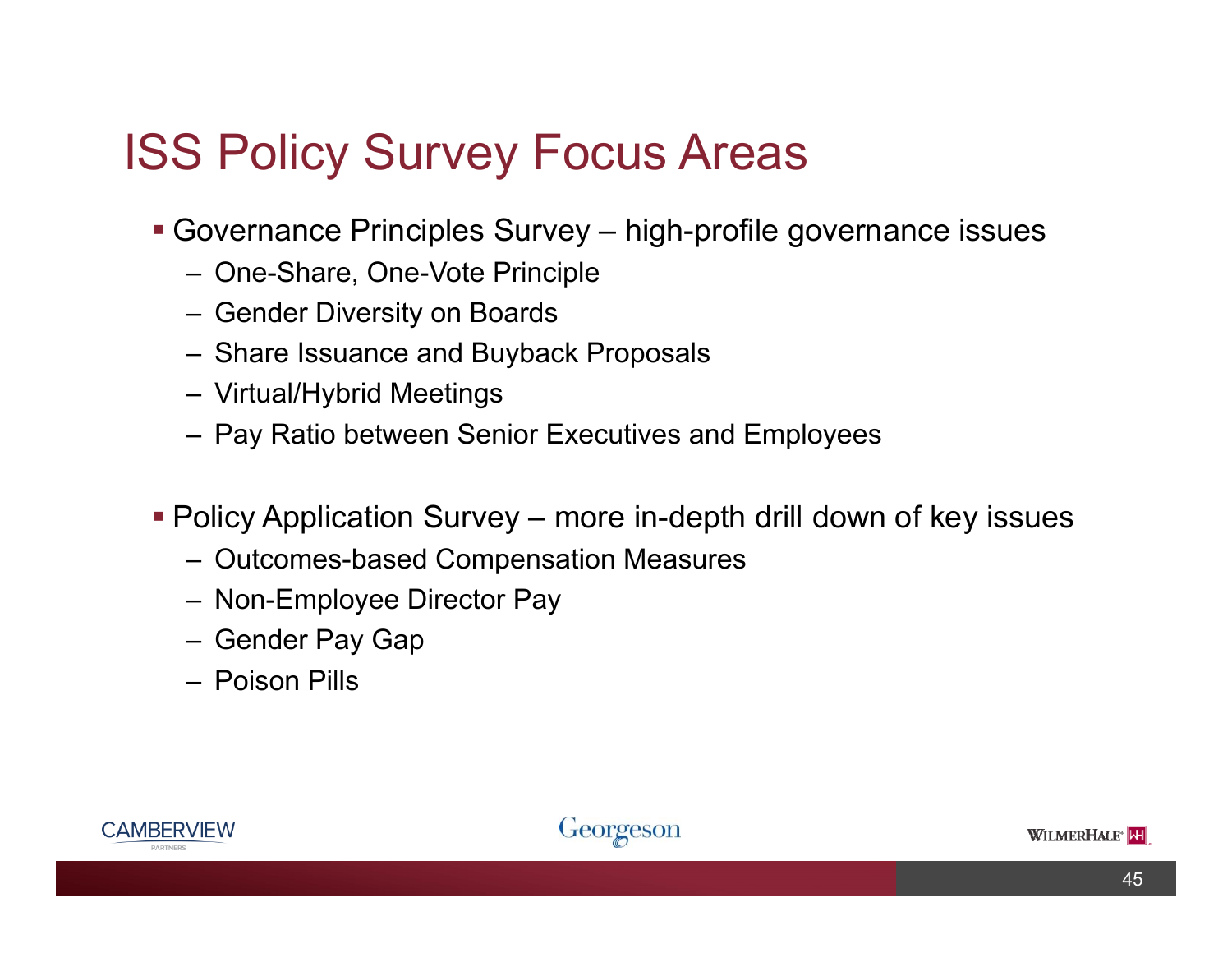

## Key Takeaways and Action Items

Jonathan Wolfman, WilmerHale







WILMER CUTLER PICKERING HALE AND DORR LLP ®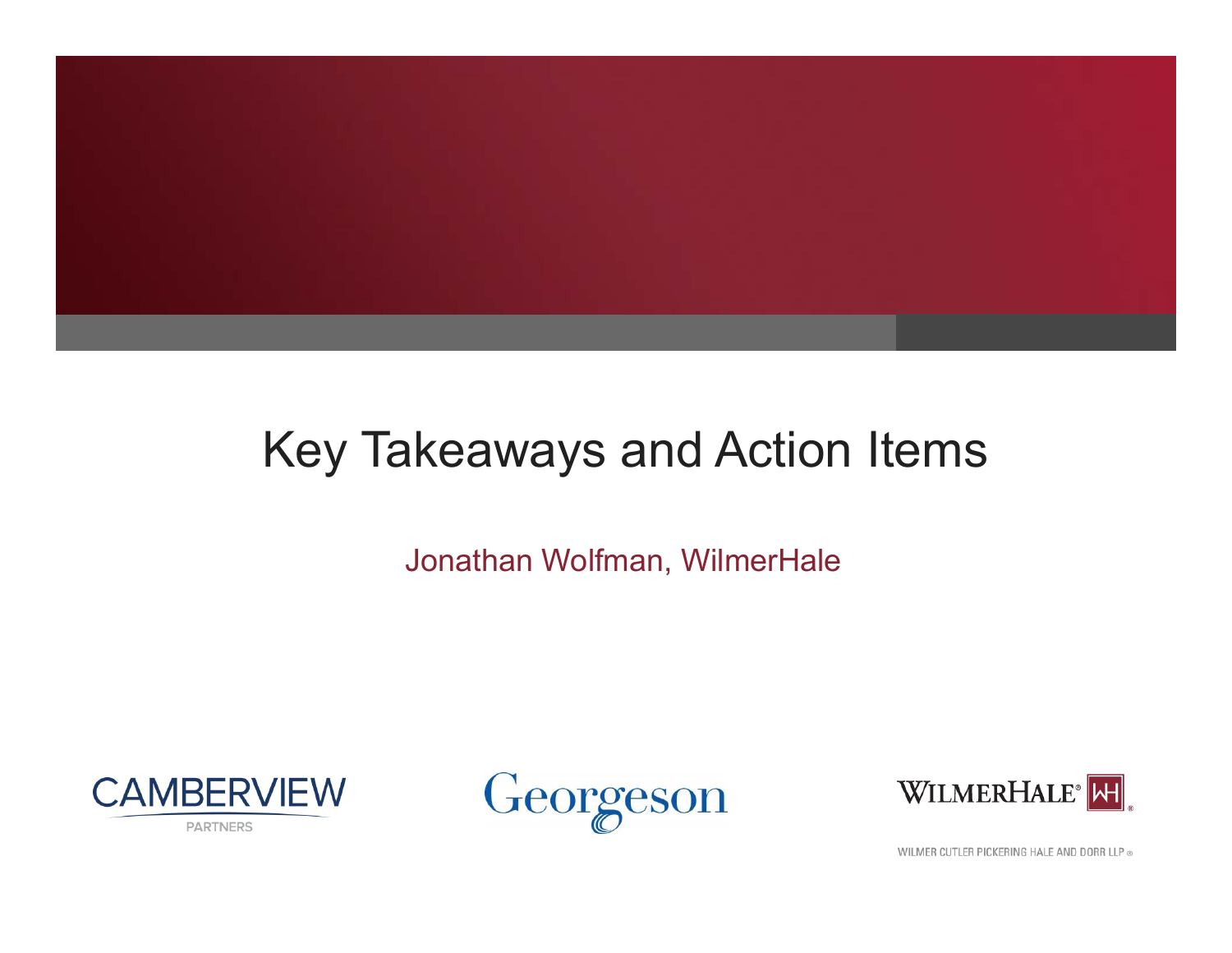## Action Items

- Get ready to provide pay ratio disclosure
- **Prune your exhibit list candidates for deletion include:** 
	- Agreements not in the ordinary course of business that were entered into more than two years before the filing and which are no longer material (including because they have been fully performed)
	- Ordinary course agreements upon which the company is no longer "substantially dependent" in light of growth or changes in its business
	- Compensation plans that are not relevant to the last completed fiscal year or future compensation
	- Compensatory agreements for former named executive officers who were not NEOs as of the end of the fiscal year being reported in Form 10-K and who are not expected to be NEOs for the current fiscal year
	- Compensatory agreements with executive officers who are not NEOs where the agreements are immaterial in amount and significance
	- Acquisition agreements once the acquisition is no longer required to be discussed in the financial statements or MD&A
- Alert CFO to possibility of SEC Staff calling with oral comments



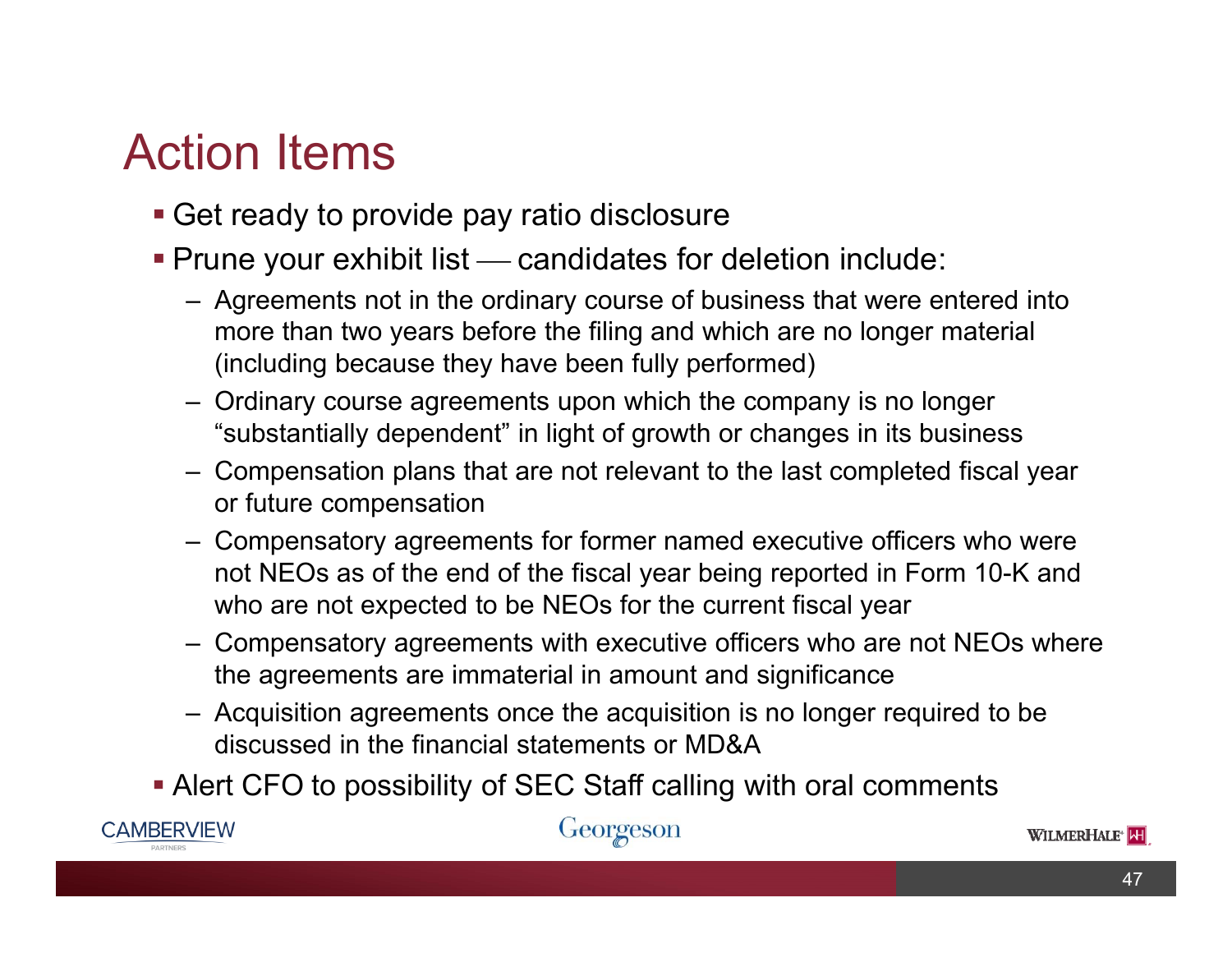#### Action Items

- Evaluate whether to file a new shelf S-3 prior to your first 10-Q reporting on the basis of the new revenue recognition rule
- Consider providing enhanced voluntary disclosure about:
	- Long-term business strategy
	- Qualifications and diversity of your directors
	- Relationship of compensation programs to long-term strategy
	- Risk oversight
	- Sustainability and other social issues
	- Succession planning
	- Board evaluation processes
	- Audit committee oversight of independent auditor
- Update disclosure controls and procedures to address non-GAAP measures, performance metrics and pay ratio disclosures